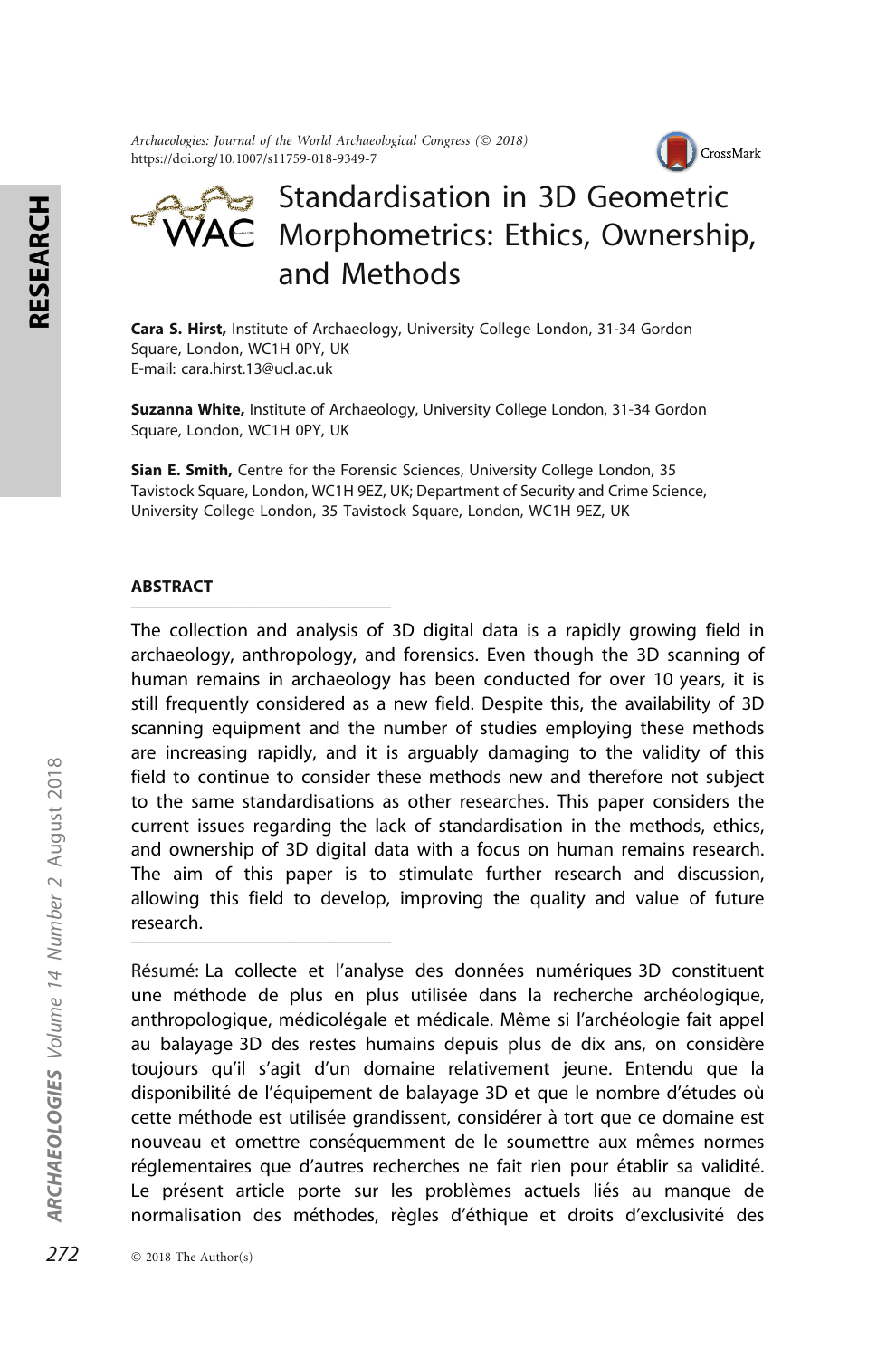données numériques 3D utilisées dans la recherche sur les restes humains, dans l'espoir d'ouvrir la voie à d'autres recherches et discussions favorisant le développement de ce champ et l'amélioration de la qualité et de la valeur de la recherche future.

Resumen: La recopilación y el análisis de datos digitales en 3D es un método de rápido crecimiento que se utiliza en investigacones arqueológicas, antropológicas, forenses y médicas. A pesar de que el escaneo de restos humanos en 3D ha sido utilizado en arqueología durante más de diez años, con frecuencia se lo considera como un campo nuevo. La disponibilidad de equipos de escaneo en 3D y el número de estudios que emplean este método están aumentando y es perjudicial para la validez de este campo el continuar considerándolo como un campo nuevo y que por lo tanto no esté sujeto a las mismas estandarizaciones que otros tipos de investigación. Este documento considera los problemas actuales causados por la falta de estandarización en los métodos, la ética y la propiedad de los datos digitales en 3D, con un enfoque en la investigación de restos humanos, con la esperanza de que esto de lugar a nuevas investigaciones y discusiones que permitan desarrollar este campo, mejorando la calidad y el valor de las investigaciones futuras.

#### KEY WORDS

3D digitising, Geometric morphometric, Standardisation, Ethics, Ownership, Observer error, Reconstruction

# Introduction

3D digital data have been rapidly incorporated in archaeological and anthropological fields, and they are providing new and unlimited access to fragile and valuable remains. For instance, 3D digitisations can be used for facial reconstructions such as Robert the Bruce (Wilkinson et al. [2017\)](#page-26-0), the creation of interactive virtual displays such as the Gebelein Man at the British Museum (Ynnerman et al. [2016\)](#page-26-0), or 3D printed to reveal otherwise hidden trauma such as the Jericho skull (Hirst [2017\)](#page-20-0). Additionally, 3D digitisations allow for more advanced statistical analysis of biological shapes, and the most commonly employed method in anthropology and archaeology is 3D geometric morphometrics. 3D geometric morphometrics (GMM) is an analytical method of quantifying and comparing 3D objects.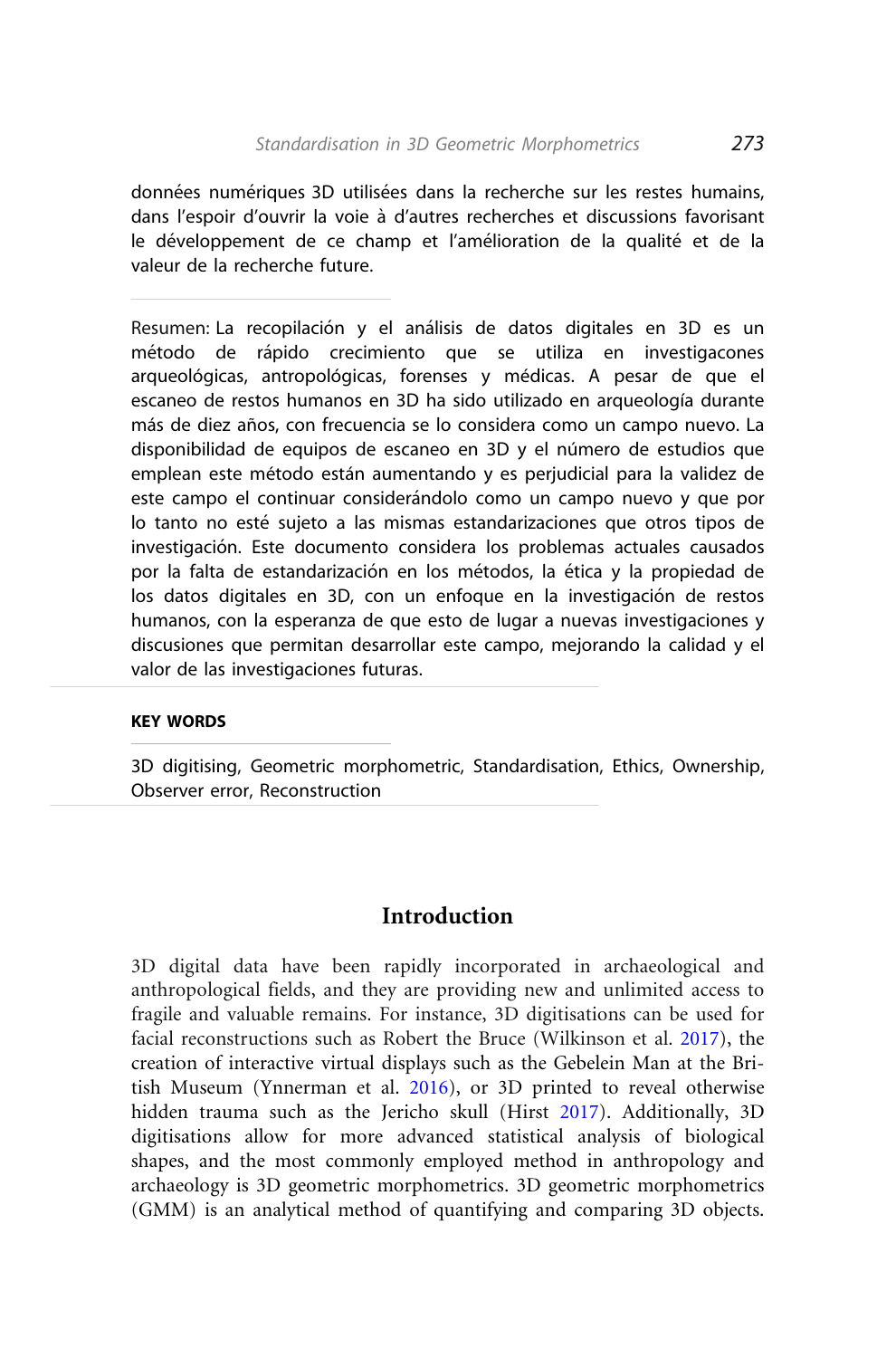GMM methods have been advancing over the last decade, such as with semi-landmark (Gunz and Mitteroecker [2013\)](#page-20-0), and finite element analysis which predicts how a shape may respond to external forces (O'Higgins et al. [2011](#page-23-0)). These technological and statistical advancements have expanded this field, to the point where the 3D digitisation of archaeological material, including human remains, is a frequent occurrence, with many universities owning multiple 3D scanners as well as photogrammetry equipment which can be used to create 3D digital data. The proliferation of digitisation methods and equipment has resulted in the exponential growth of GMM analysis in human remains research. GMM studies of human remains include the analysis of biological and cultural variation, evolution, and adaptation (Archer and Braun [2010;](#page-16-0) Buchanan and O'Brien [2014](#page-17-0); Cardillo [2010;](#page-17-0) Lawing and Polly [2010](#page-21-0); Perez [2007](#page-24-0)). For instance, by utilising GMM analysis researchers have developed a more advanced understanding of sexual dimorphism and age-related morphological alterations in adult human skeletons (Bigoni et al. [2010;](#page-16-0) Franklin [2010;](#page-19-0) Gonza-lez et al. [2009](#page-19-0); Janin [2017;](#page-21-0) Viðarsdóttir et al. [2002](#page-25-0)). The empirical data that GMM provides increase the precision and robustness with which biological profiles of skeletal remains can be made.

Despite this, 3D digital data and GMM are still considered by some researchers as a relatively recent or new field (Adams et al. [2004](#page-16-0); Marcus and Corti [1996](#page-22-0); Rohlf [1999](#page-24-0), [2002;](#page-24-0) Waddell [2014](#page-25-0)). While 3D digitisation and GMM methods have led to significant advancements in the analysis of human remains, the continued suggestion that these digitisation and analytical methods are novel arguably reduces the scientific rigour that would otherwise be applied to the field. While the standardisation of analytical methods and the reporting of data in archaeological, anthropological, and forensics research are strongly supported (Clark et al. [1966;](#page-18-0) Cunha et al. [2009](#page-18-0); Falys and Lewis [2010](#page-18-0); James and Thompson [2014;](#page-20-0) Karyda and Mitrou [2007;](#page-21-0) Lyman and VanPool [2009\)](#page-21-0), there is a continued lack of standardisation regarding the digitisation, use, and analysis of 3D digital data (Pajas and Olivam [2009](#page-23-0)).

The requirement for standardisation is further amplified by the relative potential of 3D digital data compared to other data, such as written data or 2D visualisations. Unlike other forms of data collection, there is considerable potential for the reuse and sharing of 3D digital data. For instance, depending on the digitisation method, a digital collection of 3D cranial scans may be used for almost as many different types of studies as the original human remains, with the exception of destructive methods such as isotope analysis. This makes 3D digital data particularly valuable in archaeological studies, as the reuse and sharing of digital data has the potential to limit the damage on physical remains from repeated handling (see White et al., this issue). However, it is also these benefits that can result in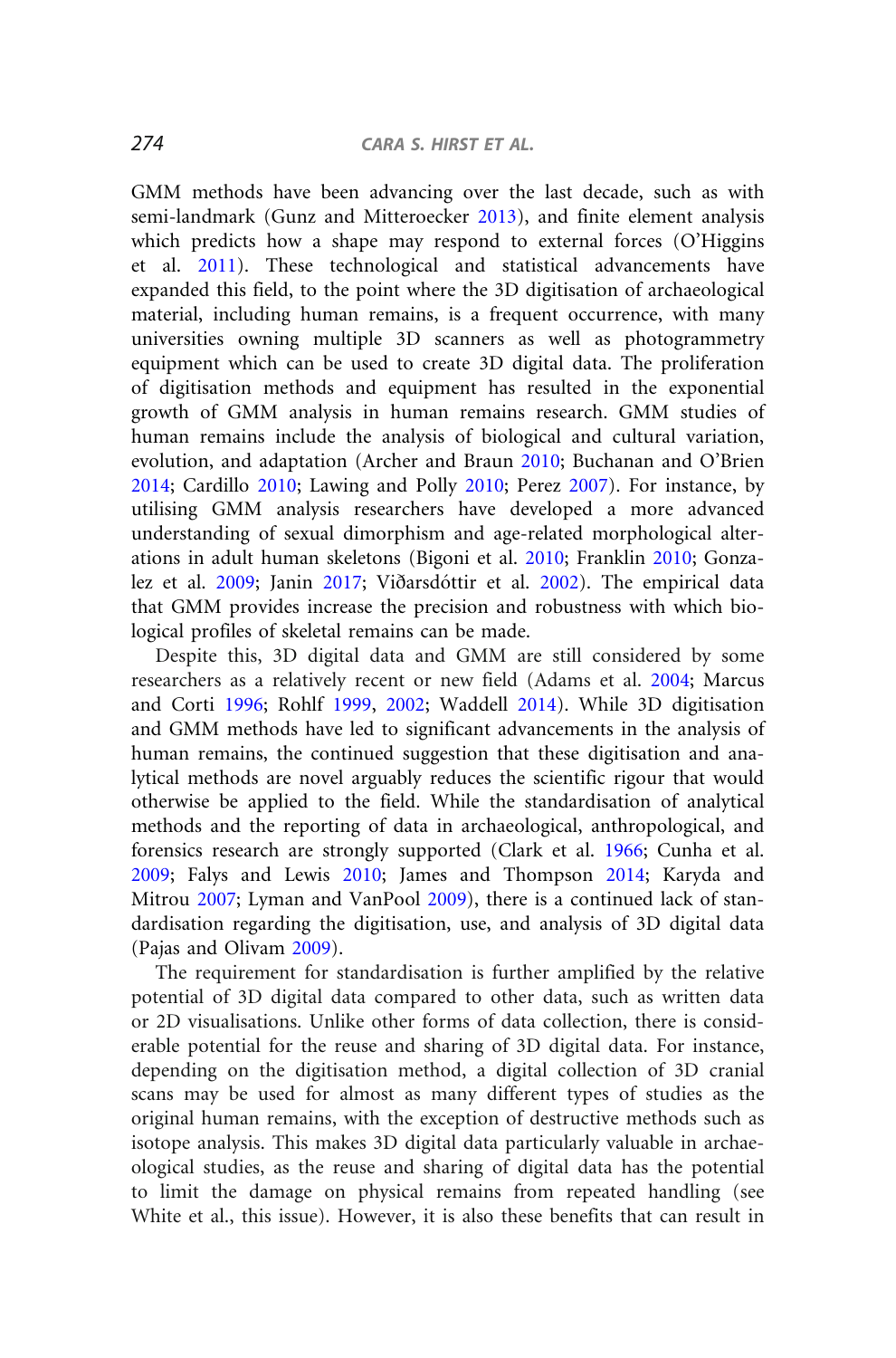significant scientific and ethical problems in a field that is considered new and therefore not subject to the standards and regulations that would otherwise be applied. Moreover, the proliferation of 3D printers makes the 3D reproduction of human remains, as well as other potentially culturally sensitive archaeological materials, increasingly accessible. The potential for reuse and the ability to create a physical replica, arguably necessitates the consideration of the ethics and ownership for 3D digital data, separate from other forms of visual digital data. Open discussion is required to develop standardisation of 3D digitisation for future research to increase the value of this growing field. With this aim, this paper will discuss the key areas where a lack of standardisation in GMM methods is having the greatest negative impact on archaeological research, and make suggestions for future research.

# Ethics of 3D Digital Data

Currently, there is an alarming lack of ethical or legal guidance regarding 3D digital data. 3D digitisation provides an interactive digital representation that can be used to produce 3D-printed models, which significantly increases their data potential, compared to 2D photographic data or written data (Killgrove [2015](#page-21-0); McMenamin et al. [2014](#page-22-0)). As such, 3D digital data arguably require separate consideration with regard to ethics, ownership, and research protocols. Therefore, discussions regarding the ethical and legal use of 3D digital data need to be held, and further research is needed in order to understand both the potential and possible negative impact of these data. This issue can be broken down into: understanding the general ethical considerations of digital data; ownership of these data; the preservation, long-term storage, and curation of these digital data; and the ethical implications of 3D digital data in cases of repatriation.

### Ethical Considerations

While there are clear protocols regarding the curation and handling of human remains, currently there are few standardised ethical guidelines or research agreements regarding 3D digital data of human remains in archaeology (Cassman and Odegaard [2007](#page-17-0); Giesen [2013](#page-19-0); Marques-Grant and Fibiger [2011\)](#page-22-0). Although some organisations are in the process of creating these guidelines such as the British Association of Biological Anthropology and Osteoarchaeology (BABAO) although these are restricted to Britain and the BABAO organisation (BABAO [2017\)](#page-16-0). Furthermore, very few papers have discussed the ethical issues of 3D digital data of human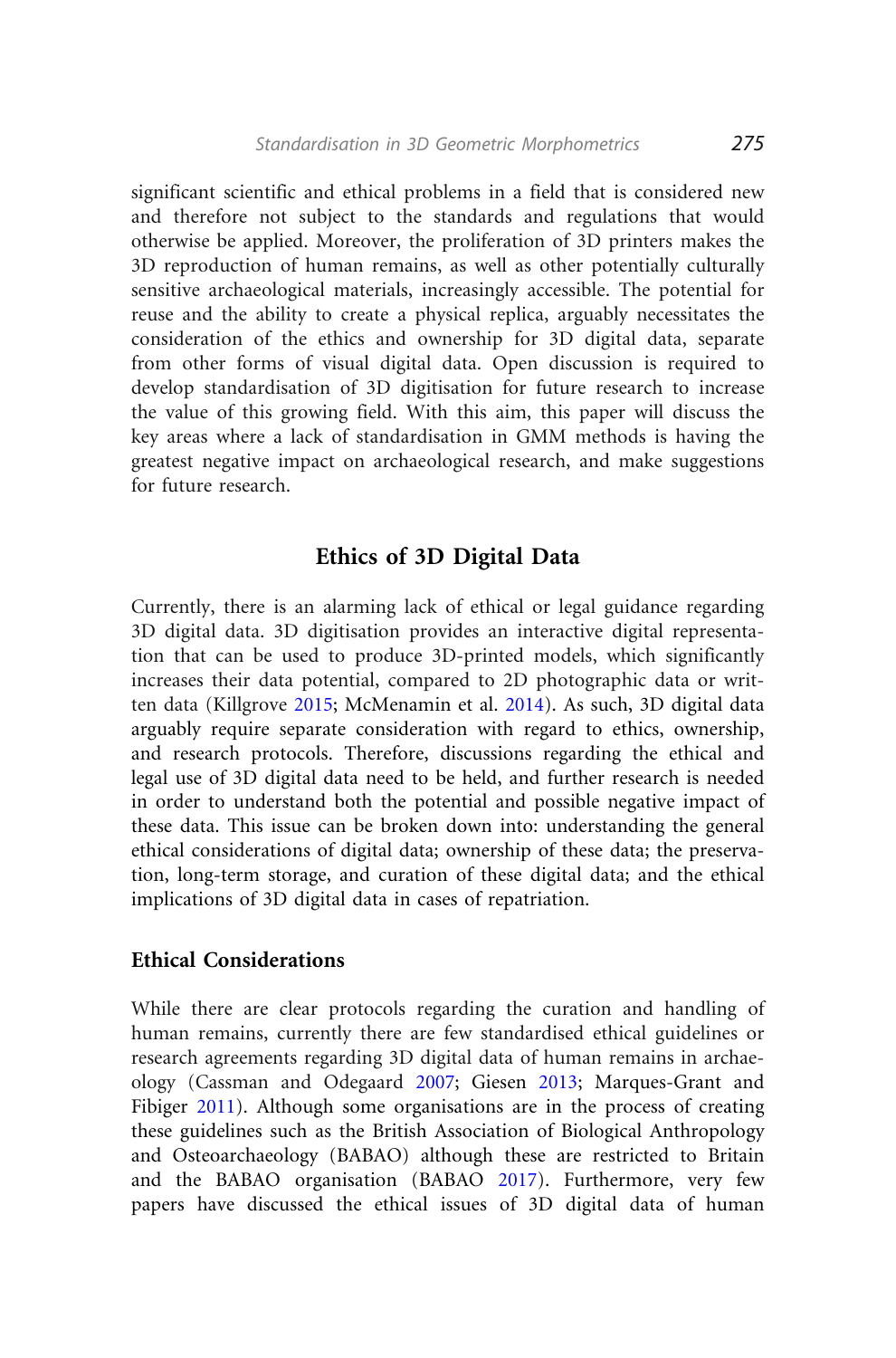remains (Márques-Grant and Errickson [2017\)](#page-22-0), and yet digital datasets of archaeological material and human remains are ever expanding (Smithsonian [2016;](#page-25-0) Solly [2017](#page-25-0)). 3D digital data are also becoming more publicly accessible, with websites such as Sketchfab [\(2016](#page-24-0)), MorphoSource ([2013\)](#page-22-0), and Digitised Diseases ([2013\)](#page-18-0) offering open access to 3D data, and often downloadable content. The key to understanding the ethical requirements of 3D data, arguably lies in defining how 3D data differ from physical human remains and other digital data formats. Results from a survey by indicated that researchers and collection managers and curators generally considered 3D data to lie between photographic data and the original object with regard to ethics and ownership. However, more work is needed in order to determine what this middle ground between photographs and skeletal remains would entail when considering the ethics, ownership, and use of 3D digital data.

### Questions of Ownership

Copyright and Intellectual Property Right (IPR) legislation (Jisc [2017](#page-21-0)) sets out the legal guidelines regarding the ownership of information and data, including 3D digital data. While academic work may be exempt from this for non-commercial research, this legislation states that images cannot be copied further or disseminated to other researchers or individuals. Despite this legal framework, there is still a lack of consensus concerning the ownership of 3D data specifically when digitising or physically replicating objects of cultural, societal, or religious value which are typically not copyrighted. For example, in 2014 there was a legal debate over the publication of a downloadable 3D scan of a public statue. A 3D photogrammetry model was made of the cast of Michelangelo's Moses sculpture that currently resides on the Augustana College Campus, Sioux Falls, USA (Bogle [2015a,](#page-17-0) [b;](#page-17-0) Weinberg [2015](#page-26-0)). The college petitioned that the digital data be removed as the publisher had not sought the permission of the college or the sculptor. However, as the statue was not under copyright and in a public place, there was no legislation preventing the online publication of this material (Weinberg [2015\)](#page-26-0). Heritage and artistic objects like this are regularly in public spaces and are accessible to members of the public for viewing, sketching, and photographing, etc.

As there is currently little overarching legislation or guidance with regard to the use and ownership of 3D data, it is up to individual institutions or organisations to put these terms and conditions in place. Legally, human remains are not considered the property of the curating institutions, apart from cases where the remains have been altered through the application of skill (Curtis [2003](#page-18-0)). As the ownership of archaeological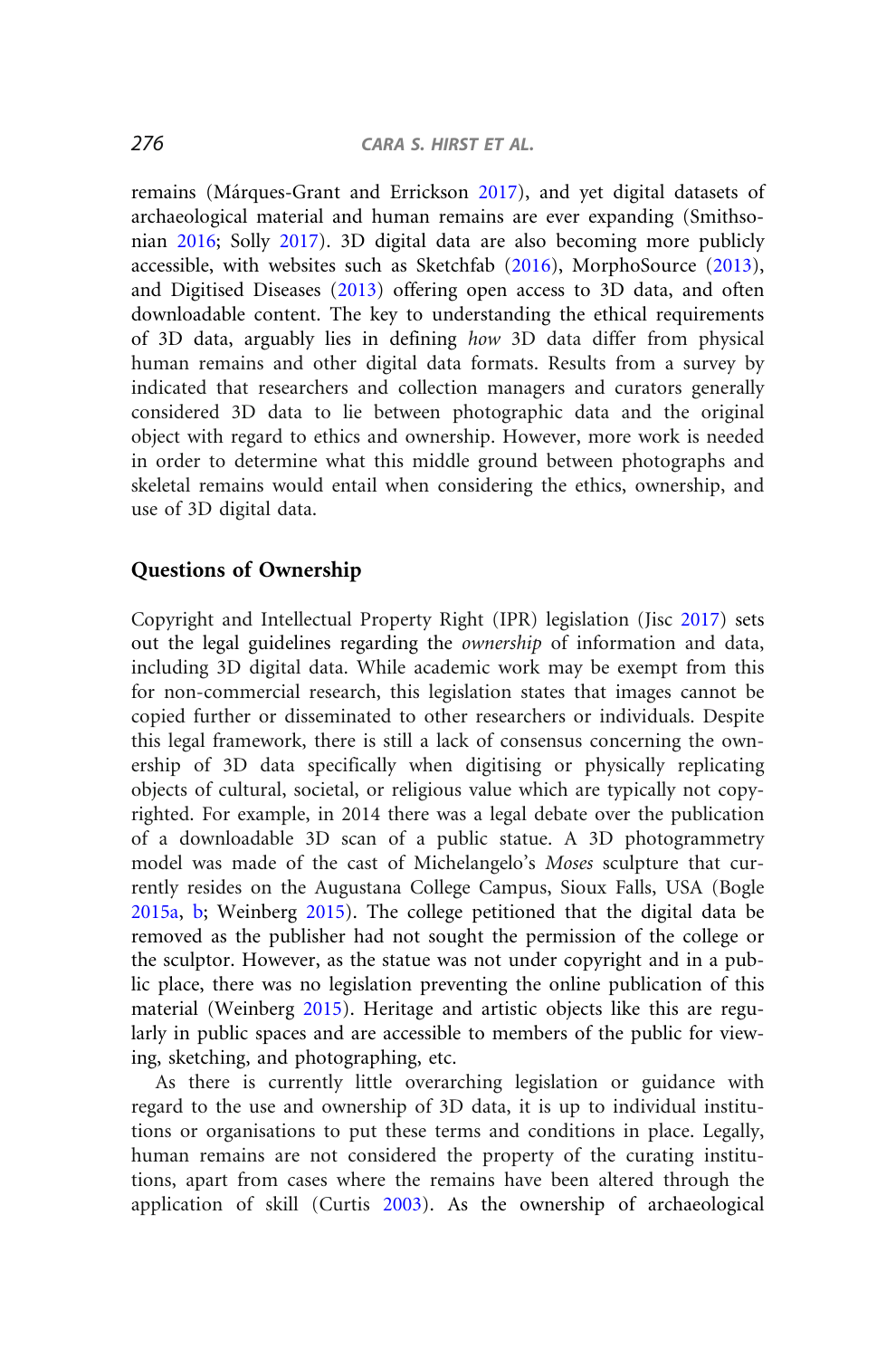human remains is not covered by legislation in the UK, the ownership of data collected from these remains is dependent on the terms and conditions established by the curating institution. MorphoSource, an online database of 3D digital data, states in their terms and conditions that in order to upload and share data, the individual must confirm that they have acquired permission from the curator or collection manager of the institute where they collected these data (MorphoSource [2013](#page-22-0)). This suggests that MorphoSource considers the collections manager or curator of the object from which a digitisation is made to hold at least partial ownership of the 3D data; however, this does not prevent the creation of independent digital data stores. Several museums do have specific guidelines regarding the collection, ownership, and use of photographic data from their collections. The Museum of London, for instance, states that the copyright for all photographs taken from the collections is held by the Museum of London and may not be reproduced (Museum of London Human Remains Working Group [2011](#page-22-0)). However, from the survey only 33% ( $n = 52$ ) had a research agreement that included 3D data, while 71% ( $n = 52$ ) had agreements which covered photographic data. As such the 3D digitisation of human remains from museums or other archaeological collections may not be subject to the same terms and conditions as photographs, online collections, or simply the direct sharing of data between individuals.

When surveyed, 23% ( $n = 49$ ) of collection managers and curators stated that they considered the curating institution to own these data, while only 6% ( $n = 49$ ) considered the researcher to own the data. However, when researchers were surveyed 38% stated that they believed they were the owner of any digital data they created, with only 8% ( $n = 26$ ) considering the curating institution to own these data. As demonstrated in the cases of Michelangelo's Moses sculpture, when ownership of 3D digital data is unclear, this can result in conflict; as such it is argued that research agreements regarding the ownership of these data are essential. Joint ownership of 3D digital data may be a democratic approach, with 33% of curation and collection managers ( $n = 49$ ) and 54% of researchers ( $n = 26$ ) considering digital data to be jointly owned by both the curating institution and the researcher. However, ownership in itself is a complicated issue and any guidelines or research agreements should state ownership in terms of practical applications to avoid misunderstandings and misuse of data.

The topic of ownership becomes more complicated when it is considered that copyright or research agreement may be voided when physical objects or digital data are altered through the application of skill; therefore, reconstructed scans may no longer be under copyright or ownership (either full or partial) of curating institutions (Department for Culture, Media and Sport [2005,](#page-18-0) 12). Additionally, there is legal precedent for copyright to be voided by small alterations to 3D digital data and prints, although these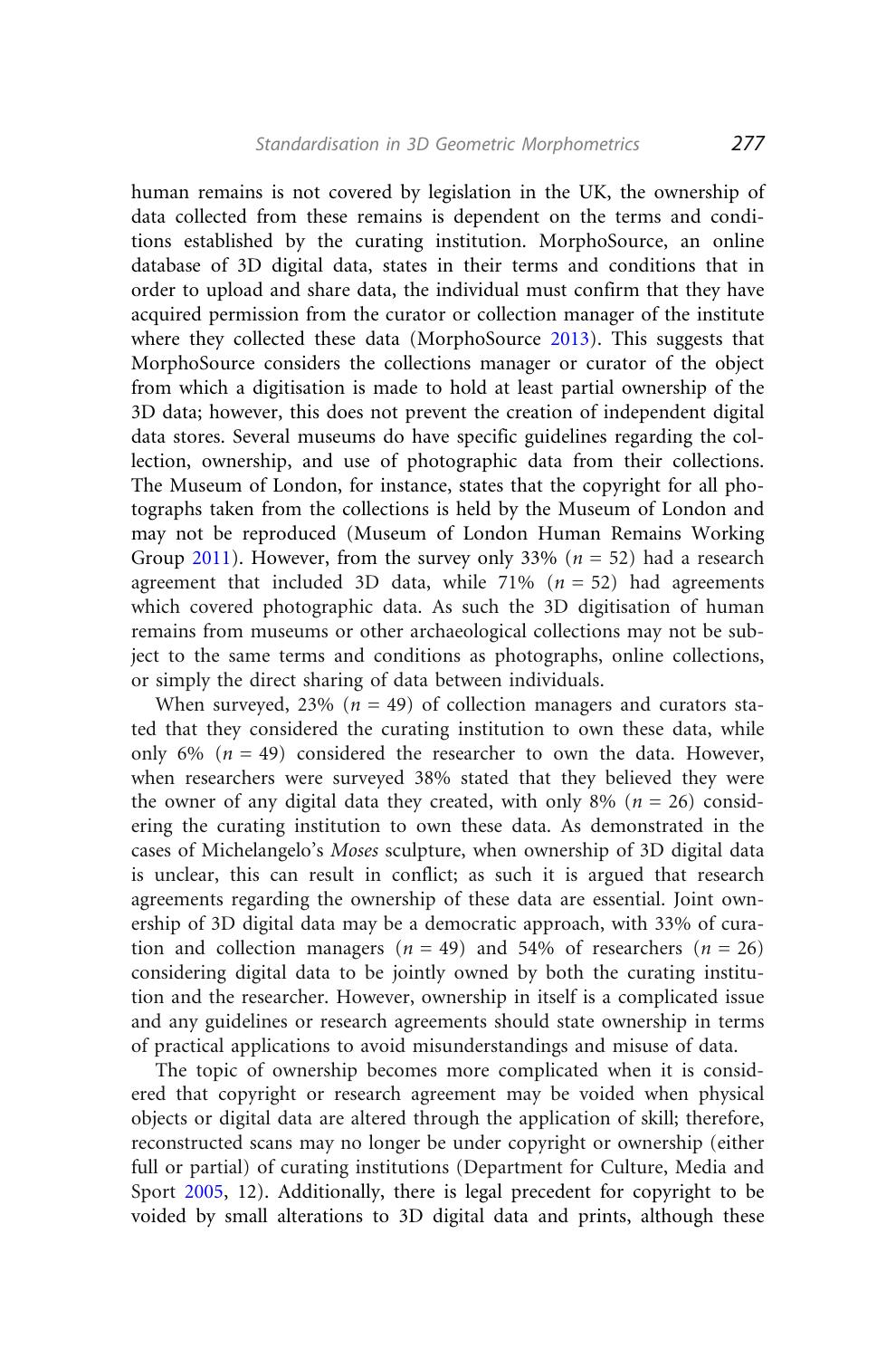cases did not involve archaeological material or human remains (Thompson [2017\)](#page-25-0). Moreover, depending on the method used to create 3D scans, the raw data may already be sufficiently altered in the 3D digitisation process. For instance, depending on the element being digitised, several individual scans may be taken with a laser scanner. To create the final 3D surface model, extraneous objects must be removed, the individual scans must be manually merged together into a single model, and the surface of the model may need to be smoothed and altered. At present, it is unknown how such changes may affect legal decisions regarding copyright. As such, legal advice needs to be sought to determine at what point an image may be considered sufficiently altered through skill to void copyright, and further research is required to fully determine the IPR concerning 3D data in different states and alterations, as well as to determine the rights of curating institutions and researchers, and to then create legislation which protects these rights.

### Preservation of Physical Remains

One of the benefits of 3D digital data is the storage and preservation of physical remains; this is particularly true if the digital data have high accuracy making them comparable to the originals. While archaeological collections are not subject to the UK Human Tissue Act or European Tissues and Cells Directives (HTA Human Tissue Authority [2016\)](#page-20-0), there are several documents that outline guidance for the care of human remains in museums (Department for Culture, Media and Sport [2005](#page-18-0)); however, 3D digital collections of human remains are not currently included in such guidelines. As such, researchers may have hundreds of 3D digital data in their possession, and the storage, use, and sharing of these data may be entirely at their own discretion. There are three key issues concerning storage of digital data that arguably requires consideration: preserving data, securing data, and cases where 3D scans should potentially be destroyed following completion of research.

One of the key duties of any institution that holds human remains is the preservation of the material, as this will also have an impact on future research. Digitisation provides a potential back-up for physical remains; while obviously not a replacement, if the original human remains are damaged or destroyed, then 3D scans would be the next best resource available. There have been numerous cases of the loss or damage of vitally important museum collections. For example, during World War II, 200 Homo Erectus fossils were sent to the USA for safekeeping; however, the fossils went missing before they reached the USA (Etler [1996\)](#page-18-0). London air raids in 1940–1941 severely damaged the Natural History Museum and Royal Col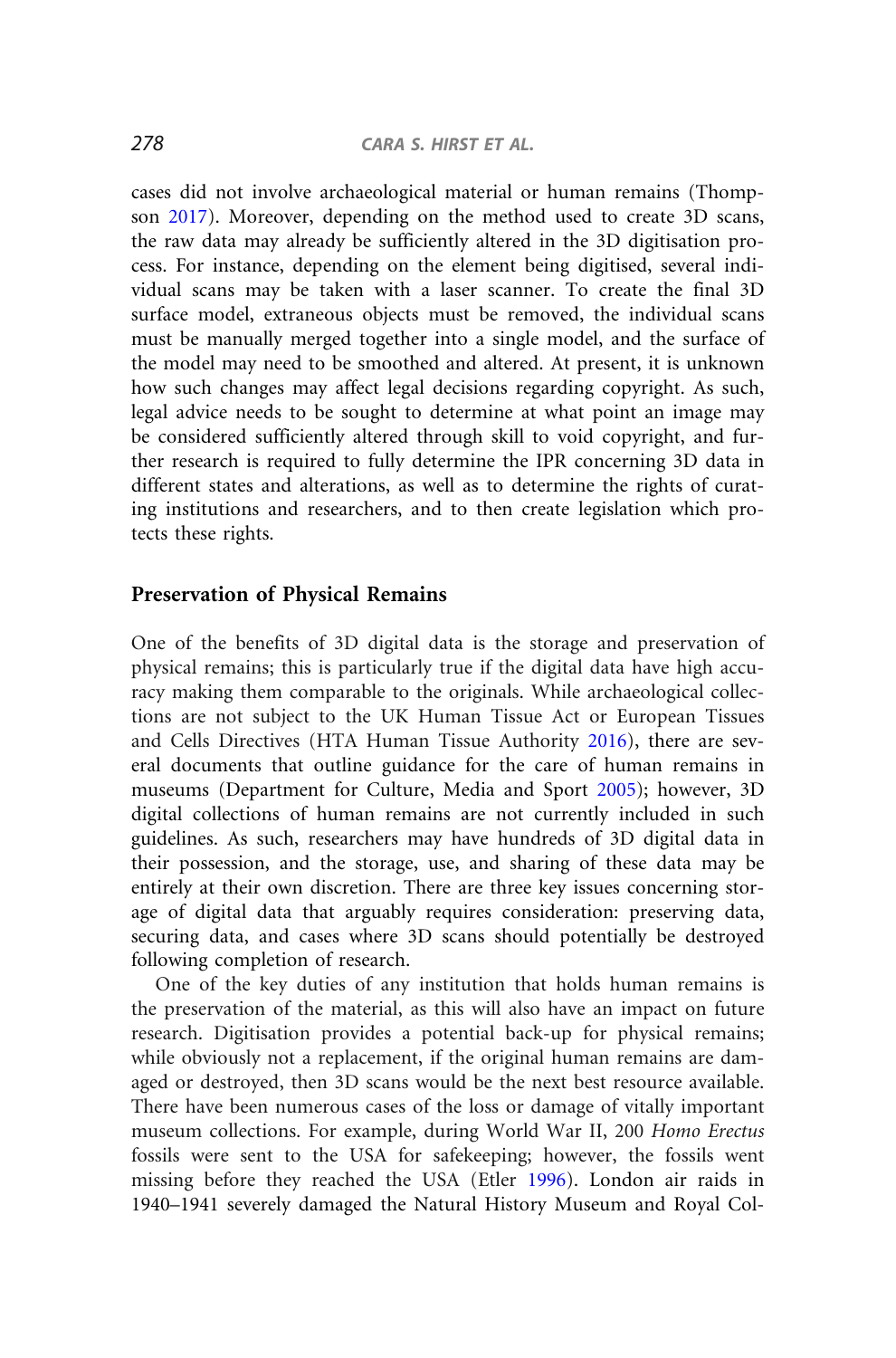lege of Surgeons, and many specimens were damaged or destroyed (Fforde [1992](#page-18-0); Natural History Museum [2015](#page-23-0)). Even in everyday data collection, there is always the risk of damage; repeated handing, even where all measures of care are taken, results in an accumulation of damage to the material over time (Fletcher et al. [2014](#page-19-0); Palmer [2015\)](#page-23-0). For instance, a study conducted by Bowron [\(2001](#page-17-0), [2003\)](#page-17-0) analysed taphonomic damage from six skeletal collections and determined that the two factors which most significantly affected the preservation of human remains in a collection were handling and packaging. Online stores and published skeletal recording sheets have been promoted, as they can be used by multiple researchers, and limit the handling of remains and subsequent damage to material (Fletcher et al. [2014](#page-19-0); Gröning et al. [2005](#page-19-0); Palmer [2015;](#page-23-0) Pelfer and Pelfer [2003](#page-23-0)). In addition, to further preserve skeletal material it would be beneficial, where possible, for researchers to utilise existing 3D scans rather than subjecting the remains to repeated scanning and/or handling (Wilson [2014](#page-26-0)–16). It would therefore be valuable for details of the scans and scanning process to be compiled between the original researcher and the curating institution, and stored in a format that makes these data available for future research, while acknowledging the contribution of the original collector.

In the last 2 years, the ownership and use of digital data have been dis-cussed (Decker and Ford [2017](#page-18-0); Márques-Grant and Errickson [2017;](#page-22-0) Niven and Richards [2017\)](#page-23-0). However, more research is needed to determine the potential of sharing these digital collections. Furthermore, researchers may frequently collect data from archaeological and anthropological collections internationally, and as such it is argued that international agreements regarding the storage of 3D digital data are required.

### Special Considerations: Repatriation and Cultural Sensitive Remains

The ascribed cultural and religious views of human remains and digital or physical replicas of human remains vary significantly. As such it is important to consider potential variation in ethical issues of collecting, storing, sharing, and displaying 3D digital data, as there may be cases where it is not ethical to keep digital copies of human remains. A common argument for scanning human remains is to allow repatriation requests to be honoured, while still keeping a digital copy of these data to be utilised for further research (Mathys et al. [2013](#page-22-0); Rowe et al. [2002](#page-24-0); Schurmans et al. [2002](#page-24-0)). Nevertheless, no research could be found in which the organisations and communities actively making repatriation requests were consulted with regard to their views on retaining 3D scans of human remains after repatriation. For instance, a study conducted by Henson [\(2015](#page-20-0)) evaluated the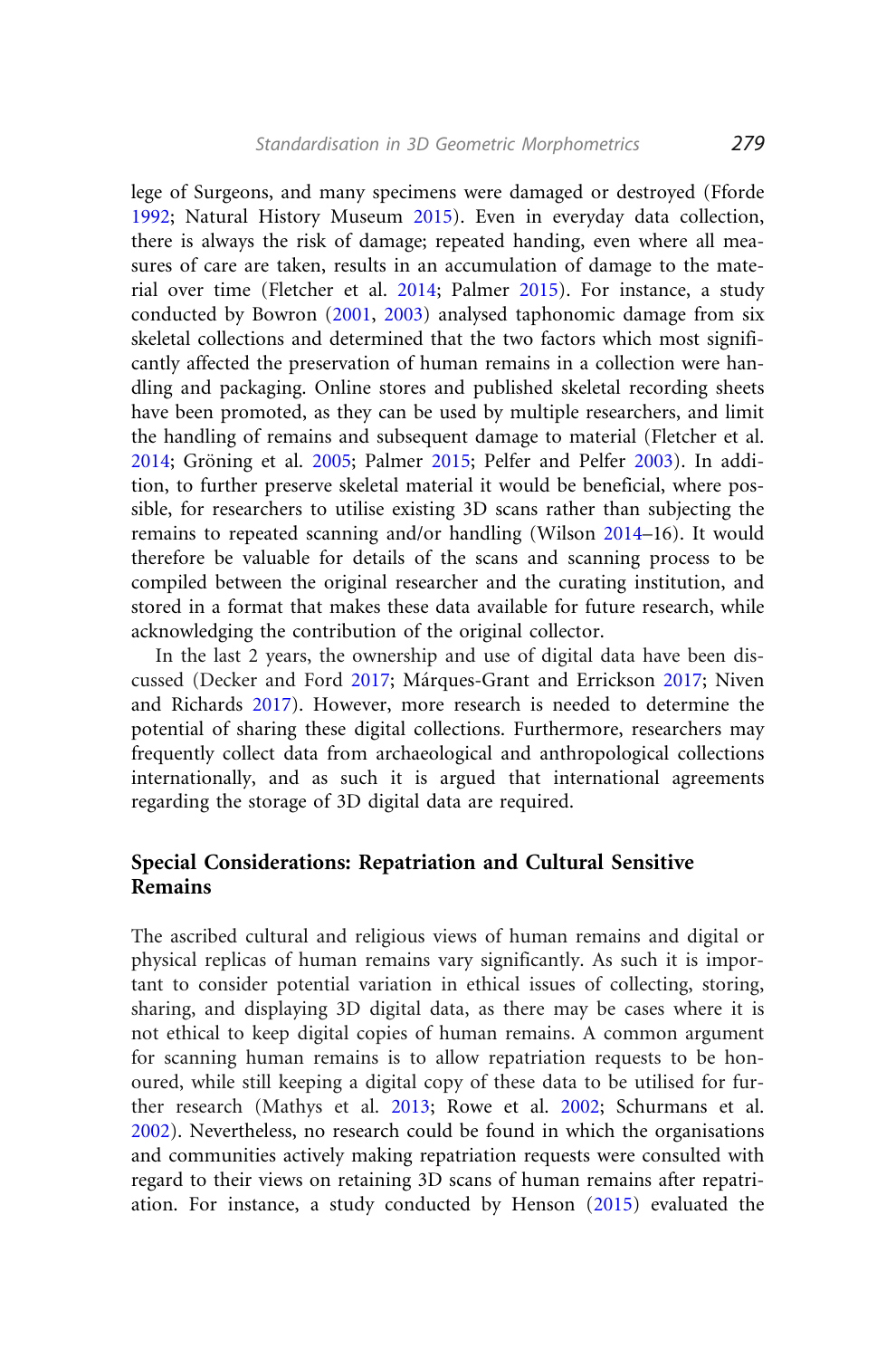benefit of different 3D scanning technologies to preserve osteological data before repatriation. For their study human remains from Clover and Fort Ancient in West Virginia, USA, were scanned using different methods prior to their repatriation. The paper failed to specify if the work was conducted in collaboration with NAGPRA (NAGPRA [1990;](#page-22-0) National Park Service [2018](#page-23-0)) or if ethical approval was given or sought. While it may well be the case that the author received approval from NAGPRA and/or the descendant communities of this site, it would have been pertinent to detail this agreement and how these 3D digital data were to be used or stored in the future. Instead, this study focused on demonstrating that it was possible to create a high-resolution model of NAGPRA-protected Native American remains in the time period available for archaeological research prior to repatriation, and ignored arguably the more pertinent question of whether these digital data be created and stored.

Previous instances where archaeological material has been digitised and printed without approval of the group requesting repatriation have resulted in controversy. In another case, the 3D scanning and printing of seven columns from the Old Summer Palace in Beijing by artist Oliver Laric has caused controversy. The columns are currently held in Norway, although it has been agreed that they will be repatriated to China. As such, the production of these 3D prints has been argued as an attempt to steal cultural heritage material (Mendoza [2014](#page-22-0)). These case studies demonstrate the disparity between the differing views of researchers and the groups advocating for the repatriation of archaeological material. Given these controversies alongside the current dearth of ethical consideration of digitising repatriated or culturally sensitive remains, promoting the scanning of such material without the discussion of approval or detailing the future use of these digital data may lead to actions in the future that could damage the integrity of this discipline.

Despite the paucity of research, there are some localised protocols currently in existence. The National Museums of Liverpool recognise the cultural sensitivity of some items, including photographs and other depictions of human remains, and that some forms of analysis, such as photography and X-rays, may not be appropriate due to issues of cultural significance (National Museums Liverpool [2017\)](#page-23-0). Similarly, the Museums Galleries of Scotland suggest that, after repatriation requests have been accepted, decisions regarding the treatment of the remains, such as photography, are the responsibility of the group or individuals requesting the repatriation (Museums Galleries Scotland [2017](#page-22-0)). It is clear that the potential repatriation of digital data is a concern among researchers, with Weiss [\(2001](#page-26-0)) noting the potential negative effect of digital data or casts coming under repatriation acts, due to the catastrophic loss of data.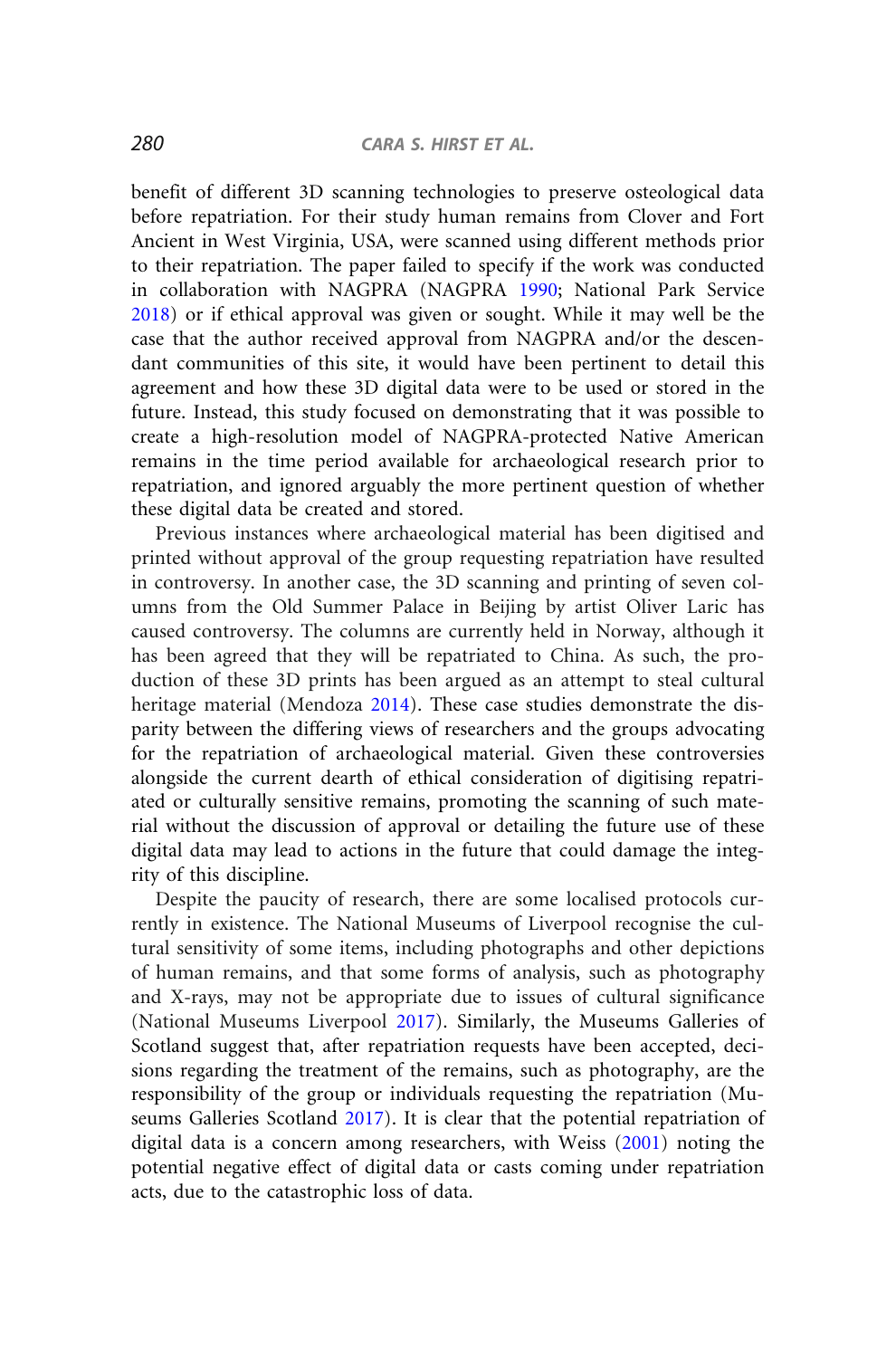Additionally, among some cultures distinctions are not made between original sacred or culturally affiliated objects, and replicas or even photographs (Brown and Nicholas [2012;](#page-17-0) Isaac [2015\)](#page-20-0). Furthermore, in cases of repatriation of cultural items, digital scans have been used instead of the original item (Hess et al. [2009;](#page-20-0) Resta et al. [2001\)](#page-24-0), indicating a stronger relationship or at least a blurred line between digital data and the physical material. It is therefore argued that further research is necessary to determine the ethical responsibilities when storing or collecting digital copies of human remains or other culturally sensitive items. This is a discussion that needs to happen between archaeological institutes and the communities and organisations who are requesting the repatriation of human remains. It is suggested that the relevant communities/organisations should be consulted prior to the scanning and/or sharing of culturally sensitive material. It is arguably unethical or unbeneficial for future collaboration between human remains research and indigenous communities to keep digital versions of human remains without the knowledge of these organisations.

### Standardisation of Methods

As previously stated one of the key advantages of 3D digitisation is that once a skeletal element has been scanned, the digitisation can be used by numerous researchers in a variety of studies. While there are important ethical and legal considerations for this practice, as discussed, the digitisation of skeletal remains opens the possibility of a worldwide dataset, promoting a more holistic/global approach to digital data which will maximise the availability of resources, preserve the original material, and foster greater collaboration among researchers (see White et al., this issue). There are already a number of different institutions who are compiling extensive 3D scanned data collections of human and animal remains (e.g. Smithsonian [2016\)](#page-25-0). However, in many cases within human remains research, the value of pre-existing databases of published papers has been limited by the lack of standardisation in data collection and the data format; as such, standardising these digital databases may increase their potential for future research and global collaborations. Two components of method standardisation shall be discussed in this paper: digitisation methods and landmark placement for GMM analysis in terms of error assessment.

### Data Collection Methods

There are several methods which produce 3D models such as photogrammetry, structured light scanning, laser scanning, computed tomography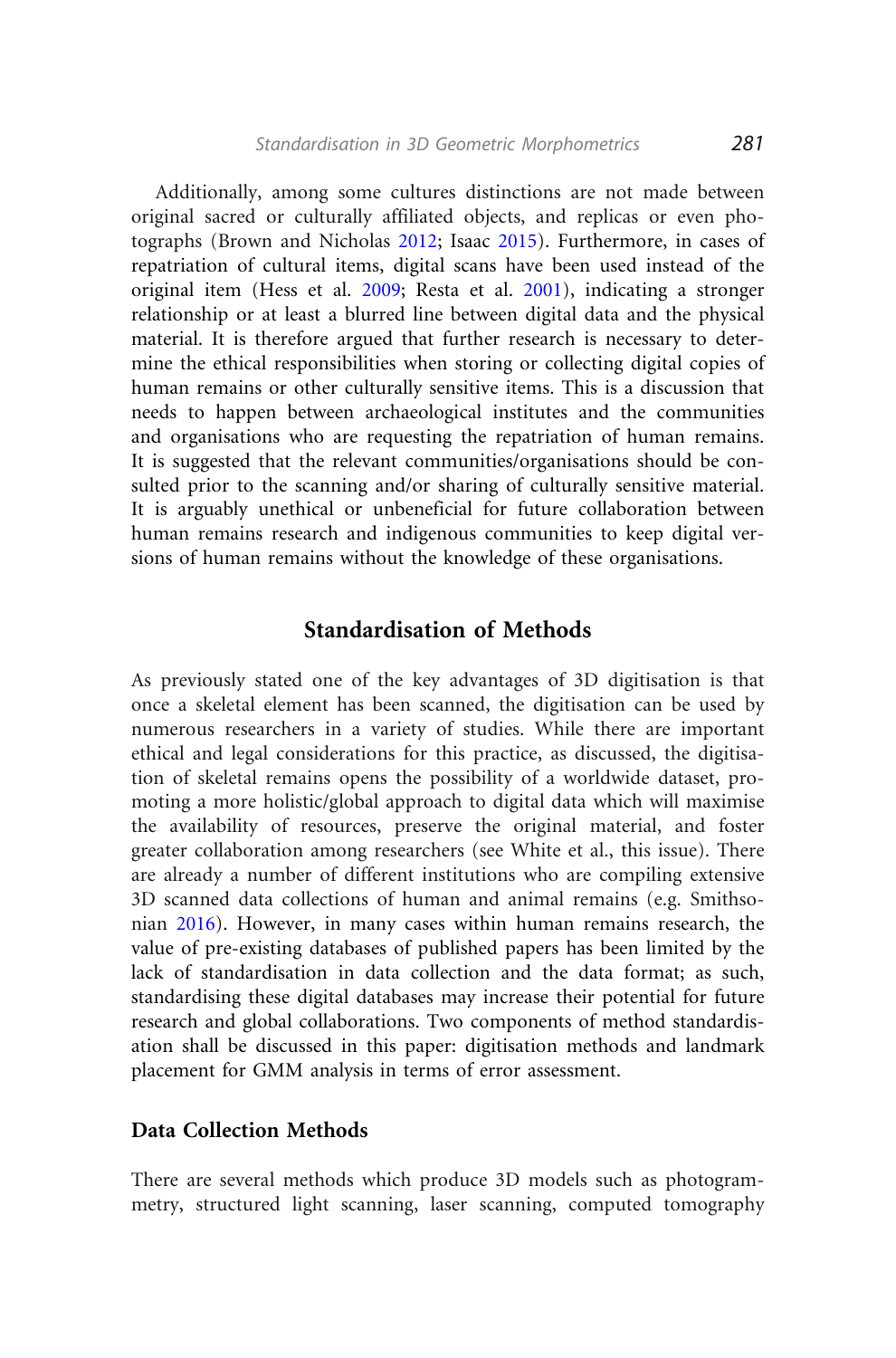(CT) scanning, and magnetic resonance imaging (MRI). While these methods all produce a 3D digitisation, the quality and resolution of the data varies across the different technologies and methodologies. Although several papers have discussed the variation in accuracy and resolution for different scanning technologies (see White et al., this issue), this has not yet led to the introduction of standardised digitisation methods (Boehler et al. [2003](#page-17-0)).

There are many factors that influence the quality of the 3D data. The Next Engine Desktop laser scanner, for instance, has several different settings which relate to the object distance and size and influence the quality of the scan, and may influence the reliability of consistently placing GMM landmarks (Kuzminsky and Gardiner [2012;](#page-21-0) Slizewski et al. [2010;](#page-25-0) Zaimovic-Uzunovic and Lemes [2010\)](#page-26-0). The practical implication of differences in scanning accuracy will also depend on the purpose of the research and nature of the material involved. For instance, Villa et al. [\(2017](#page-25-0)) compared the accuracy of 3D models generated from three different laser scanners and software, finding no significant variation in the topography of the bone surface between different scanners, although each scanner introduced random error which influenced curvature values. While the choice of digitiser may be dictated by their availability in an institution or by research grants provided, the information regarding the technology and process involved in creating a digitisation, if provided, can also act to increase the potential of reuse for these collections. Therefore, it is recommended that, when publishing digital collections, researchers include details of the digitisation material and method, allowing this to be both easily reproducible and to enabling valuable comparisons between digital data.

In addition, researchers will frequently record other data from the human remains with 3D scanning, including age, sex, and stature estimation, and the presence of pathology. If these data are not available in addition to 3D scans, then the benefit to both researchers and curators is reduced. Therefore, when possible, individual researchers and curators should consider the future value of their scans in a wider context, not only to themselves but also to the greater scientific community. By creating a standard for 3D data collection, regarding the quality and completeness of the scan, as well as the secondary data obtained for each specimen, the value of this method as a reproducible multi-user dataset can be conserved.

### Placing Landmarks

Many different methods can be used to analyse 3D digital data. The method most frequently employed in human remains studies is geometric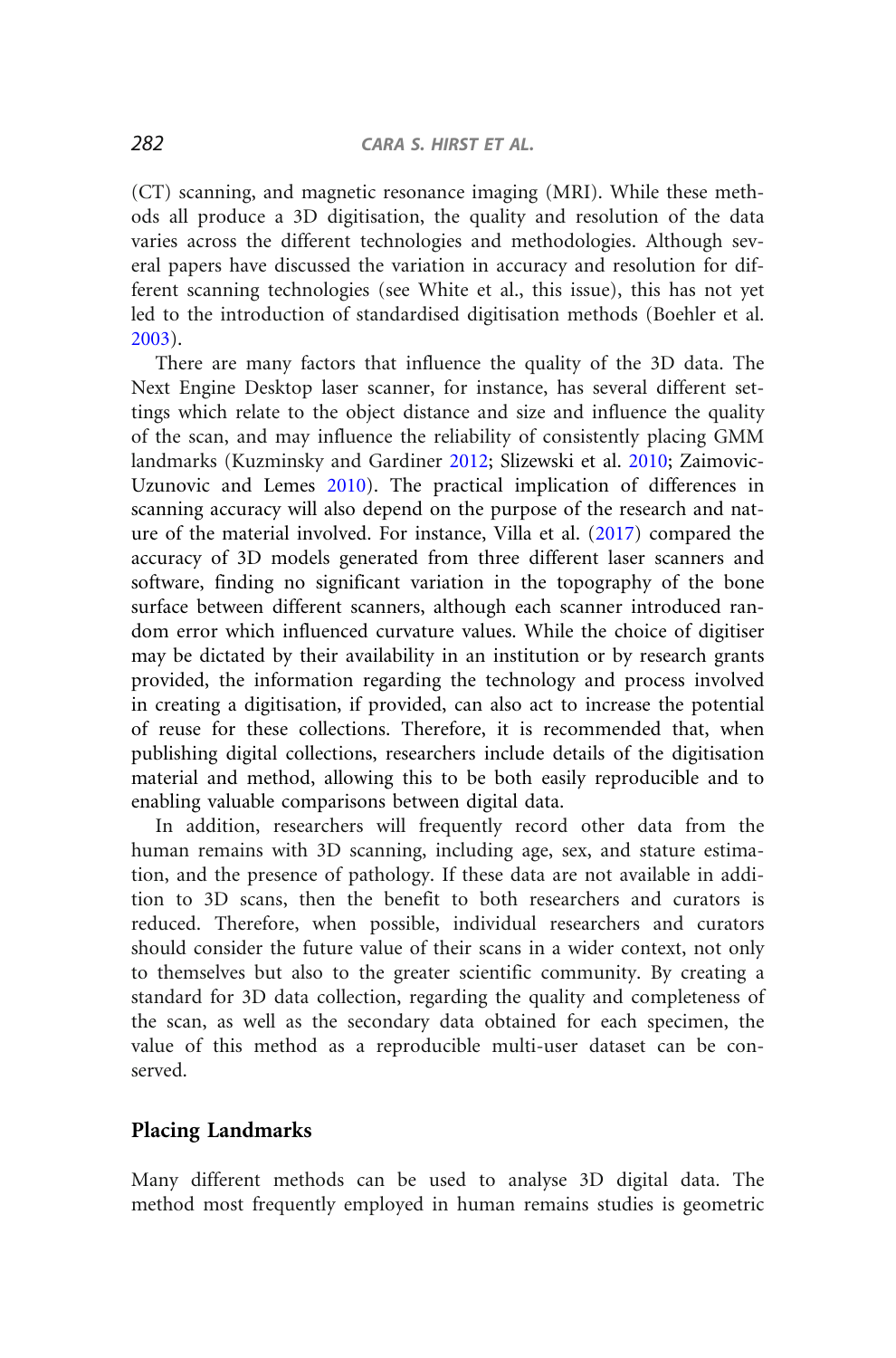morphometrics (GMM), which typically involves the use of landmarks and/or semi-landmarks. GMM studies use these points to record the morphology of anatomical features in order to quantify biological shapes, and the 3D coordinate data can easily be exported for analysis. While this is a very valuable method that can be easily reproduced, there are some potential issues concerning the standardisation of the landmarks utilised and the descriptions of these landmarks. When determining the landmarks for a study, several factors need to be considered, including the preservation of the sample and the biological questions being asked. However, even among studies which are asking the same biological question of the same skeletal element, there is considerable variation in the number and position of landmarks which are being utilised (Bigoni et al. [2010;](#page-16-0) Kimmerle et al. [2008](#page-21-0)). The lack of standardisation in the landmarks employed by GMM studies has created issues when attempting to make comparisons between studies.

GMM is no longer a fledgling field within archaeology and now is the time to discuss ways to standardise analysis. There are many examples in archaeological methods where standardisation of the field has occurred late in its development, which has significantly limited the value of earlier studies (Florian [1990](#page-19-0); Musonda [1990](#page-22-0); Oonk et al. [2009;](#page-23-0) Pajas and Olivam [2009](#page-23-0)). For instance, methods for recording dental caries have varied significantly between studies, limiting the ability to compare across studies preventing comparisons (Cox and Mays [2000;](#page-18-0) Hillson [2001;](#page-20-0) Whittaker and Molleson [1996](#page-26-0)).

This is not to say that the validity of landmarks should be compromised in the aim of standardisation; instead, it is suggested here that efforts should be made to standardise the points used when designing the GMM methodology. Not only would the standardisation of landmarks increase the possibility for direct comparison of results between studies, but researchers could also publish their raw landmark coordinate data online as a dataset, allowing other researchers to directly incorporate these data into their own analysis. It is suggested that such raw coordinate data would not be subject to the same ethical and legal considerations as 3D scans, as these data are considered sufficiently different from the raw material and instead are more similar to measurements or the scoring of biological features, such as those used in sex estimation.

### Assessing Error

There is, however, a lack of standardised methods for observer error in GMM research, which limits the ability to compare methods and studies (Fields et al. [1995](#page-19-0)). This error may be introduced during the digitisation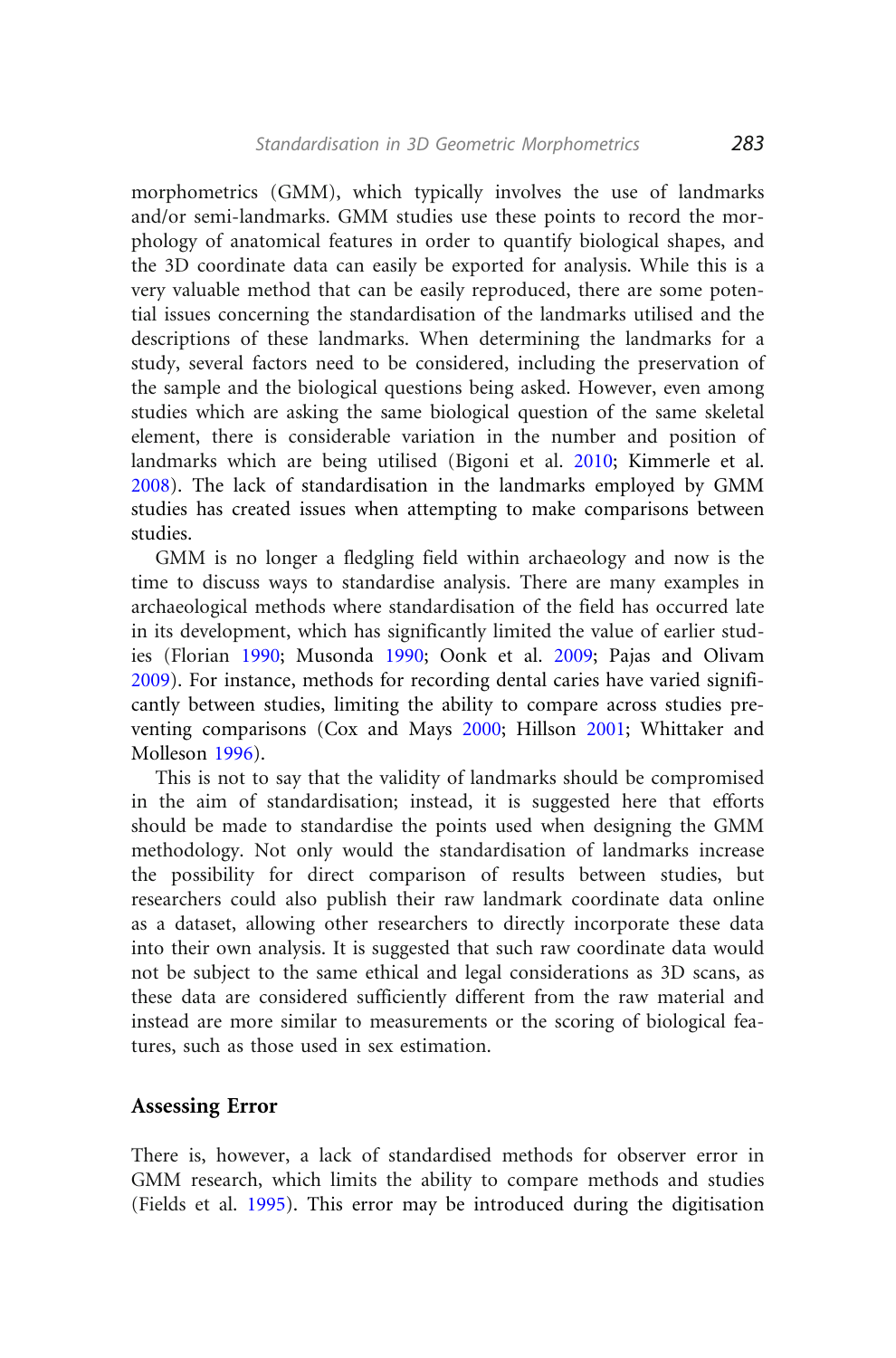process, or in the extraction of coordinate data such as landmarks for analysis. When considering the error introduced during digitisation, some research indicates that observer error in methods such as photogrammetry (Weinberg [2006](#page-25-0)), as well as 3D digitisers and laser scanning (Sholts et al. [2011](#page-24-0)), leads to non-significant levels of observer error, although potentially higher than those found in traditional methods, due to the nature of the process (Hildebolt and Vannier [1988\)](#page-20-0). There are also indications that observer error may be affected by experience with the equipment (Sholts et al. [2011](#page-24-0)), although this would also be expected with more traditional methods.

Measurement error is inevitable regardless of the method used, due to human error as well as issues associated with the measuring equipment (Barker et al. [1994;](#page-16-0) Choi et al. [2002](#page-18-0)). Assessment of observer error is difficult in 3D GMM, as it requires the direct comparison of 3D data that exist in different coordinate systems (Richtsmeier et al. [2002;](#page-24-0) von Cramon-Taubadel et al. [2007\)](#page-25-0). Typically, data in the form of 3D landmarks are registered using processes such as generalised Procrustes analysis (GPA) (Gower [1975](#page-19-0)), although this does not make variability due to observer error directly quantifiable (Richtsmeier et al. [2002\)](#page-24-0). Despite this, several GMM studies have analysed error after processing landmark data with GPA and principal component analysis (PCA) (for example: Franklin et al. [2006](#page-19-0), [2007](#page-19-0); Kranioti et al. [2009;](#page-21-0) Lockwood et al. [2002;](#page-21-0) Terhune et al. [2007](#page-25-0)). For instance, a study conducted by Franklin et al. ([2006\)](#page-19-0) assessed intra-observer error by placing landmarks six times, aligning the configurations through GPA, and performing PCA. It was determined, based on the clustering of repeat configurations for principal components 1–5, that intra-observer error was ''unlikely to have unduly influenced the results'' (Franklin et al. [2006](#page-19-0), p. 16). A similar analysis was conducted by Kranioti et al. [\(2009\)](#page-21-0) where intra-observer error was determined to be low enough due to distance between repeats being lower than distance between individual data points. However, GPA-registered data resulted in error being distributed randomly across the configuration, in a phenomenon referred to as the Pinocchio effect, as such methods are not suitable for assessing error (Chapman [1990;](#page-17-0) von Cramon-Taubadel et al. [2007](#page-25-0); Zelditch et al. [2012\)](#page-26-0).

Researchers have developed a wide range of methods to quantify and assess levels of observer error. These include plotting the results of PCA to visually assess how tightly clustered repeat data points are (Dryden and Mardia [1998](#page-18-0); O'Higgins and Jones [1998\)](#page-23-0), the comparison of intra-individual distances to inter-individual distances (Lockwood et al. [2002\)](#page-21-0), analyses of variance (ANOVA) (Freidline et al. [2015;](#page-19-0) Nicholson and Harvati [2006;](#page-23-0) Ross and Williams [2008\)](#page-24-0), calculation of intra-class correlation coefficients (Fourie et al. [2011](#page-19-0); Weinberg [2006\)](#page-25-0), and technical error of measurement values (Weinberg [2006\)](#page-25-0). Finally, at present there is no standard of accept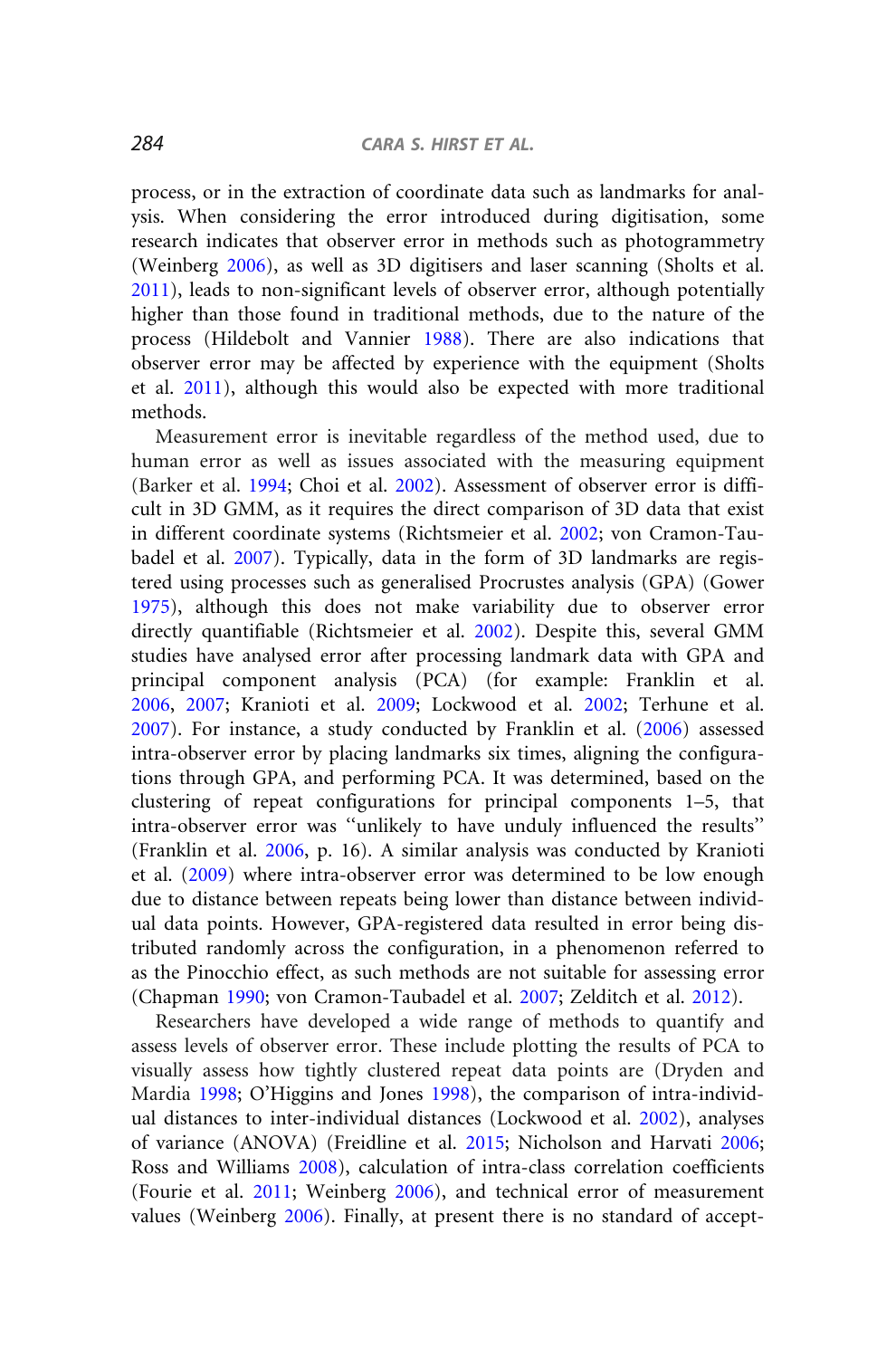able observer error (von Cramon-Taubadel et al. [2007\)](#page-25-0). Different thresholds have been suggested, ranging from 0.5 mm or less (Guyomarc'h et al. [2012](#page-20-0)) to 1 mm or less (Weinberg [2006\)](#page-25-0); however, as error must be considered in terms of relative significance of effect on the results, it is unlikely that an acceptable standardised error threshold will be established. Further discussion as to how to determine acceptable error is still sorely needed, even if this may not be applicable to all studies.

### Reconstruction

One of the greatest problems facing archaeology is limited preservation, which confines sample sizes and research capabilities (Benazzi and Senck [2011](#page-16-0)). This is particularly the case with GMM, because the landmarks utilised must be present on the entire sample (Bookstien [1991](#page-17-0)). It is important therefore to be able to reconstruct missing data to allow for morphological analysis or other forms of analysis such as facial reconstruction for victim identification in forensic investigations (Benazzi and Senck [2011](#page-16-0); Benazzi et al. [2009](#page-16-0); Krogman and Iscan [1986;](#page-21-0) Ponce De León and Zollikofer [1999](#page-24-0); Wilkinson and Neave [2003\)](#page-26-0). As such the ability to digitally reconstruct damaged, distorted, or fragmented objects is of great value in 3D research.

Despite the numerous benefits of digital (or virtual) reconstructions, these methods obviously introduce error. Furthermore, the accuracy of these reconstructions has been found to vary significantly between reconstruction methods and the nature of the study material (Benazzi et al. [2009](#page-16-0); Hirst [2016\)](#page-20-0). This is illustrated in a study conducted by Arbour and Brown ([2014\)](#page-16-0) which compared four reconstruction methods among five different specimens shown in Figure [1.](#page-14-0) To develop a standardised method for assessing error in GMM studies, it is important to examine the variety of methods that have been used in previous GMM studies, and assess the validity of these methods. However, the ability to compare reconstruction methods is arguably further hindered by the lack of standardisation in how studies present error. By creating standardised error assessment methods, researchers will be able to more accurately compare available literature on reconstruction methods. Until then, the reliability and validity of the results of this field remain somewhat questionable.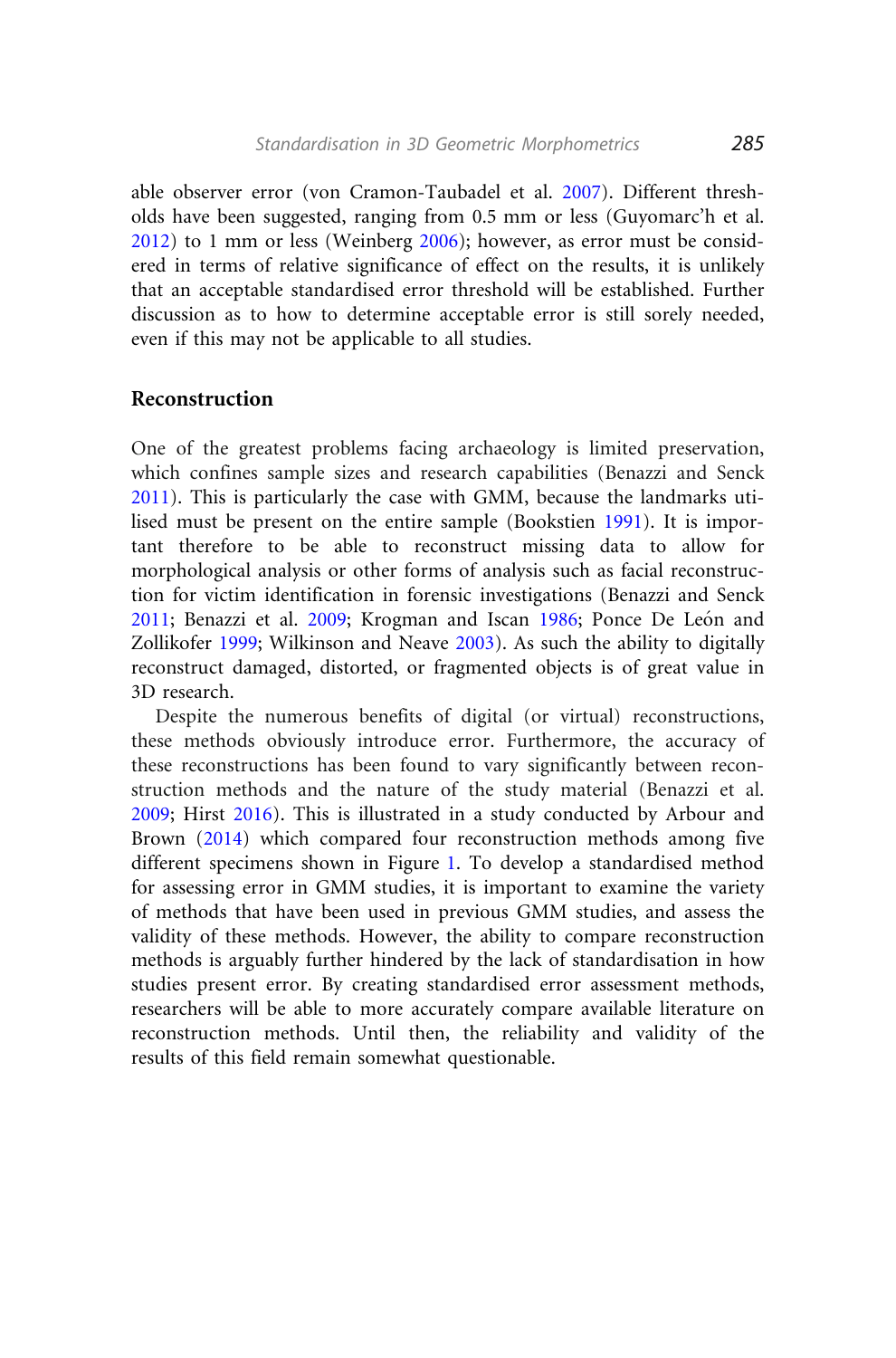<span id="page-14-0"></span>

|    | <b>BPCA</b>                                                                  | <b>TPS</b>                                                                                                     | <b>MS</b>                                                                                            | <b>REG</b>                                |
|----|------------------------------------------------------------------------------|----------------------------------------------------------------------------------------------------------------|------------------------------------------------------------------------------------------------------|-------------------------------------------|
| AC |                                                                              | ٠<br>$^\circ$<br>$\odot$<br>۰.                                                                                 |                                                                                                      |                                           |
| GD |                                                                              |                                                                                                                |                                                                                                      |                                           |
| Š  | $\otimes$ $\circ$<br>$^{\circ}$<br>$\circ$<br>$\odot$<br>$\circ$<br>$^\circ$ | $\circledcirc^\circ_\text{mO}$<br>8888<br>$\odot$<br>$\circledast$ $\circledast$<br>C<br>$_{\odot}$<br>$\odot$ | $\circledcirc \circledcirc$<br><b>8888</b><br>$^{\circ}$<br>$^{\circ}_{\circ}$<br>$\odot$<br>$\odot$ | OOOO<br>$^{\circ}$<br>$\odot$<br>. .<br>ä |
| HS | $_{\odot}$<br>$\odot$<br>$\odot$<br>$\odot$<br>a<br>$_{\odot}$<br>ø          | $\odot$<br>$^{(i)}$<br>$\odot$<br>G)<br>$\circ$<br>O)<br>¢<br>$_{\odot}$<br>$\alpha$<br>$_{\odot}$             | $_{\odot}$<br>$\odot$<br>$\circ$<br>$\odot$<br>$\circ$                                               | $\odot$<br>$\odot$<br>$\odot$<br>$\odot$  |
| PR | $\odot$<br>$_{\odot}$<br>$_{\odot}$<br>$\circ$<br>۵                          | $\odot$<br>$_{\odot}$<br>$\odot$<br>$\cdot$ 9<br>$_{\odot}$<br>$\circ$ $\circ$                                 | $_{\odot}$<br>$\odot$<br>$\odot$<br>$\circ$<br>$_{\odot}$<br>$\circ$<br>$^{\circ}$                   | $\odot$<br>$\odot$<br>$\circ$<br>$\circ$  |

Figure 1. The accuracy of reconstruction methods, the circle radius indicates the mean error in reconstruction (Arbour and Brown [2014](#page-16-0))

# Recommendations

After reviewing the above issues of ethics, digitisation methods, and error assessment, the following recommendations can be made for future researchers conducting 3D digitisation of human remains:

- 1. Clear international ethical guidelines are required: these should describe uses in practical terms and avoid vague language such as ownership; these should also account for the potential of 3D digital data to be changed and altered.
- 2. Organisations and communities involved in the repatriation of human remains should be included in future discussions regarding the digitisation of these remains, to develop guidelines. These guidelines should reflect the potential cultural variation between countries and communities regarding ethical treatment of human remains.
- 3. Future studies which digitise culturally sensitive remains or remains in anticipation of repatriation should require ethical approval from the organisation/community to whom the remains will be repatriated. This approval and a discussion of the future use of these digital data should be clearly stated in any publications.
- 4. Further research is needed in order to determine how to maximise the future potential of 3D digital collections.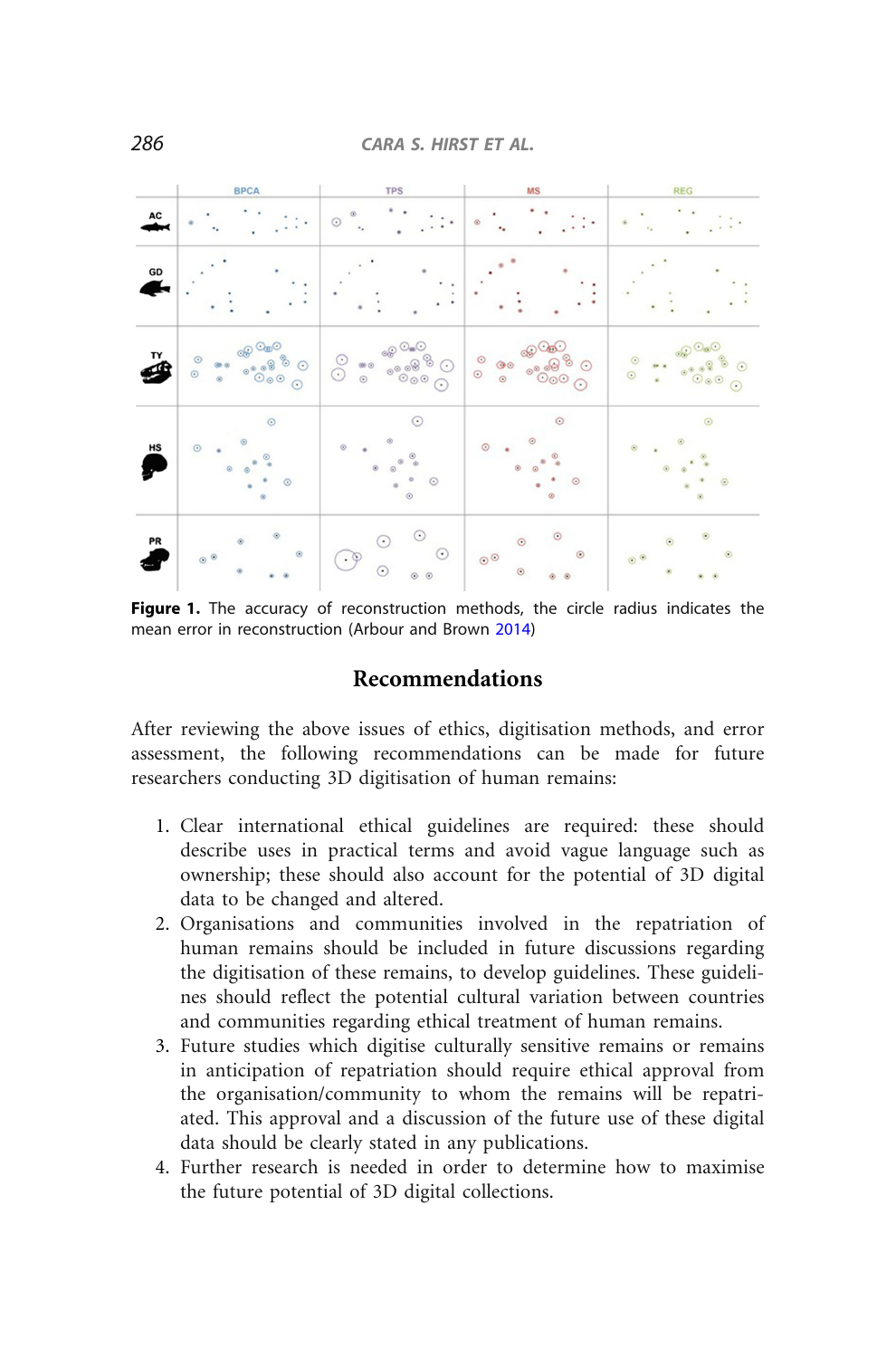- 5. A review of previously published papers is needed in order to investigate the variation in landmarks used in GMM studies and to create a standardised landmark system which will maximise the potential of coordinate data, and allow direct comparisons between studies.
- 6. A standardised method of assessing error needs to be created, and decisions made on the threshold for what may be considered as a reasonable amount of error for digitisation methods, the placement of landmarks or other coordinate data, and the reconstruction or estimation of missing data.

# Conclusion

This paper has discussed the current lack of standardisation regarding the ethics and ownership of 3D data, as well as 3D data collection and analysis, with regard specifically to the analysis of human remains. It is hoped that this will lead to further discussions resulting in a standardised approach to 3D data collection, use, and ownership, and assessment of error in 3D data analysis within archaeological research. Future studies that explicitly evaluate the current methods for assessing error in GMM results are required to determine the best approach for future research. Before a standardised approach can be suggested, it is necessary to understand how different institutions and cultures view 3D scans of human remains, which we suggest should be achieved through collaboration between institutions, researchers, and relevant individuals. These discussions need to be started, while the field is still developing, in order to avoid the problems that have already hindered archaeological research in the past due to the difficulty in comparisons across studies and to prevent results from losing their value due to a lack of standardisation. We therefore argue that cross-disciplinary research, involving anthropologists, archaeologists, bioethicists, and legal scholars, is needed to consider these ethical questions and to develop suitable guidelines of proper practice.

### Compliance with Ethical Standards

Conflict of interest The authors declare that they have no conflict of interests.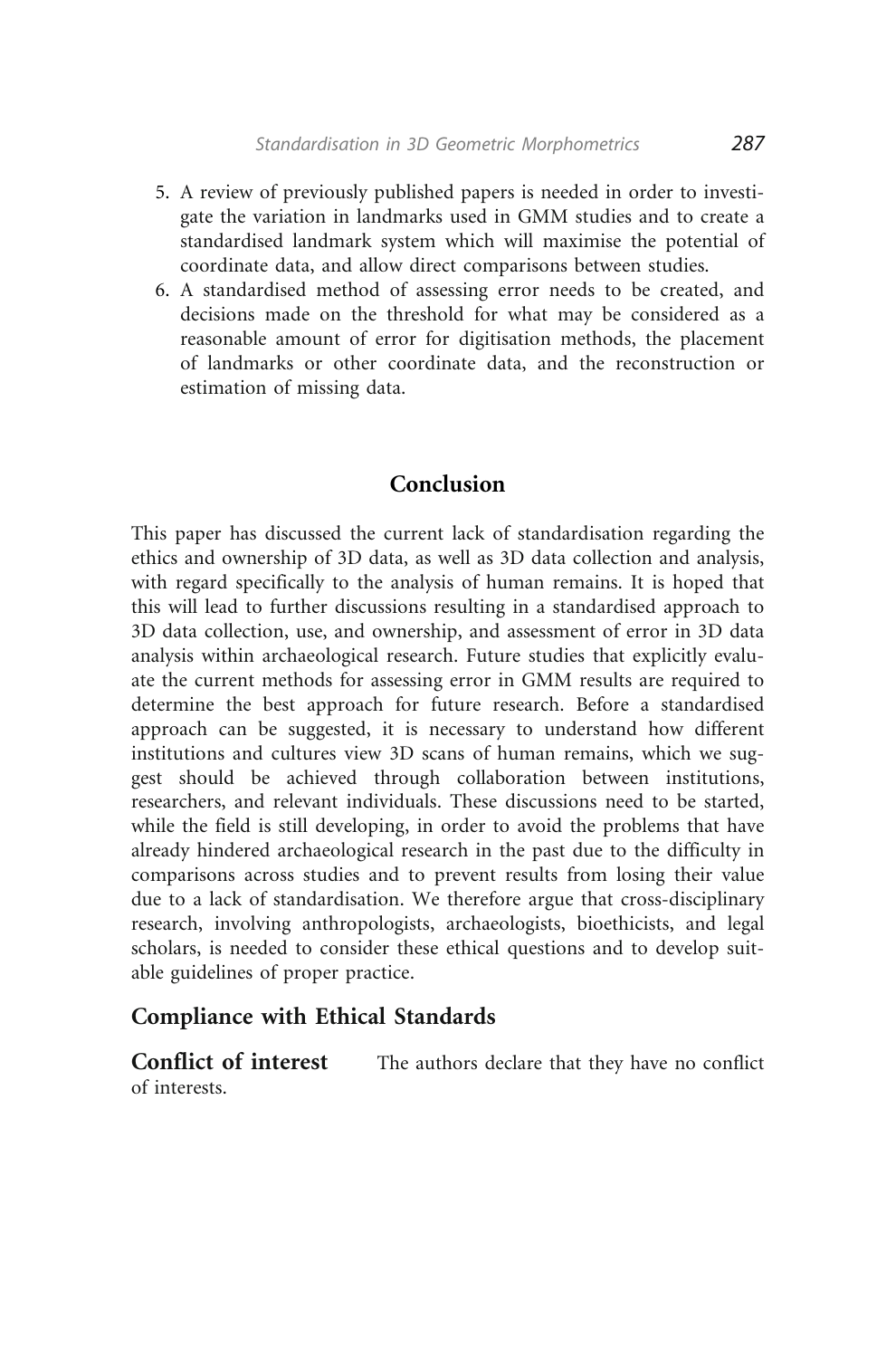# Open Access

<span id="page-16-0"></span>This article is distributed under the terms of the Creative Commons Attribution 4.0 International License [\(http://creativecommons.org/licenses/by/4.](http://creativecommons.org/licenses/by/4.0/)  $0$ , which permits unrestricted use, distribution, and reproduction in any medium, provided you give appropriate credit to the original author(s) and the source, provide a link to the Creative Commons license, and indicate if changes were made.

### References

- Adams, D., Rohlf, J., & Slice, D.
	- (2004). Geometric morphometrics: Ten years of progress following the 'revolution'. Italian Journal of Zoology, 71, 5–16.
- Arbour, J., & Brown, C.
- (2014). Incomplete specimens in geometric morphometric analyses. Methods in Ecology and Evolution, 5, 16–26.
- Archer, W., & Braun, D.
	- (2010). Variability in bifacial technology at Elandsfontein, Western cape, South Africa: A geometric morphometric approach. Journal of Archaeological Science, 37(1), 201–209.
- Barker, T. M., Earwaker, W. J. S., & Lisle, D. A.
	- (1994). Accuracy of stereolithographic models of human anatomy. Australasian Radiology, 38(2), 106–111. [https://doi.org/10.1111/j.1440-1673.1994.tb00](https://doi.org/10.1111/j.1440-1673.1994.tb00146.x) [146.x](https://doi.org/10.1111/j.1440-1673.1994.tb00146.x).
- Benazzi, S., & Senck, S.
	- (2011). Comparing 3-dimensional virtual methods for reconstruction in craniomaxillofacial surgery. Journal of Oral and Maxillofacial Surgery, 69(4), 1184–1194.
- Benazzi, S., Stansfield, E., Kullmer, O., Fiorenza, L., & Gruppioni, G.
	- (2009). Geometric morphometric methods for bone reconstruction: The mandibular condylar process of Pico della Mirandola. The Anatomical Record, 292, 1088–1097.
- Bigoni, L., Veleminska, J., & Bruzek, J.
	- (2010). Three-dimensional geometric morphometric analysis of cranio-facial sexual dimorphism in a Central European sample of known sex. HOMO-Journal of Comparative Human Biology, 61(1), 16–32.
- BABAO.
	- (2017). Ethics and Standards. Retrieved August 9, 2018 from [http://www.babao.](http://www.babao.org.uk/publications/ethics-and-standards/) [org.uk/publications/ethics-and-standards/.](http://www.babao.org.uk/publications/ethics-and-standards/)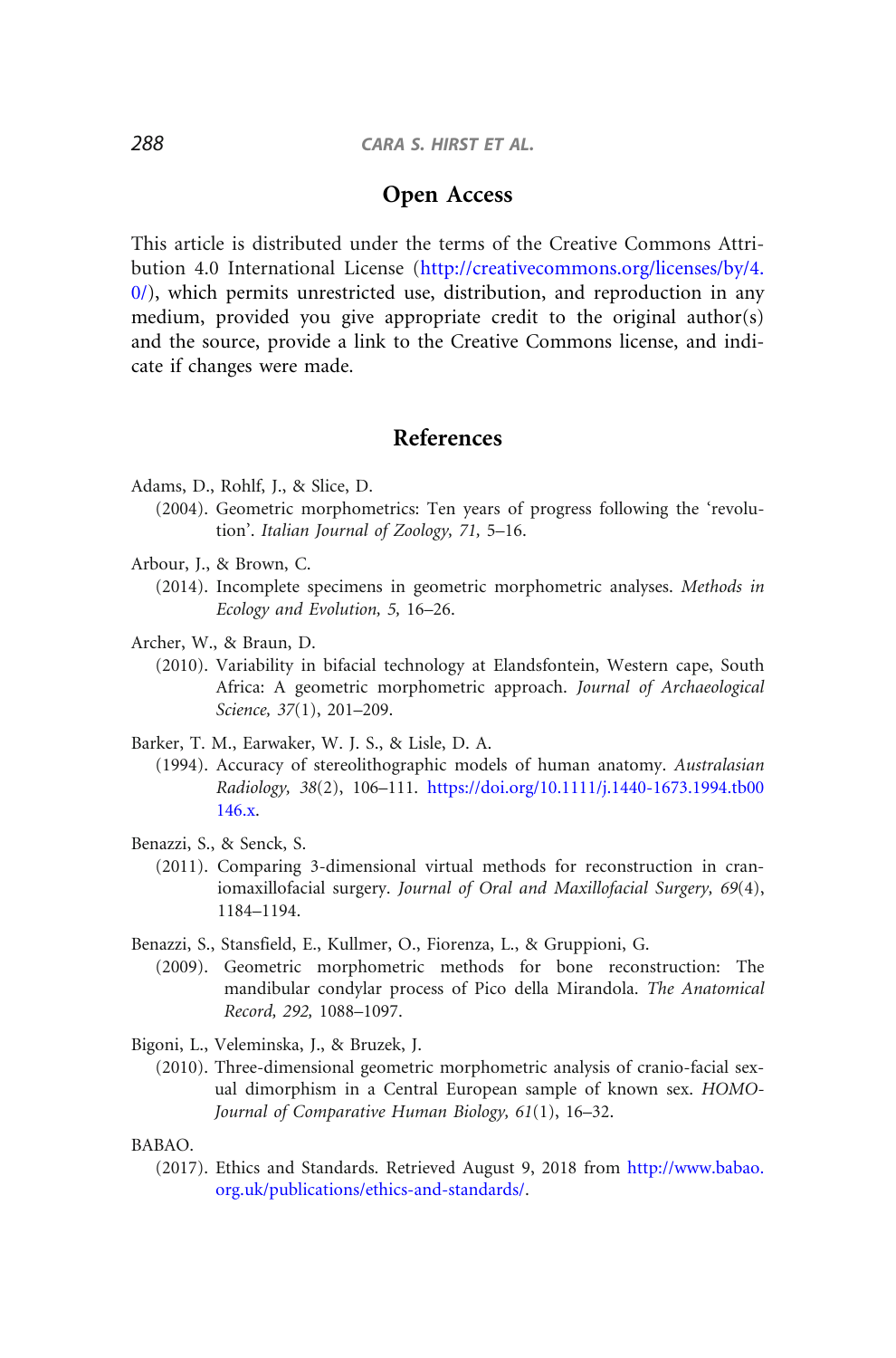<span id="page-17-0"></span>Boehler, W., Vincent, M. B., & Marbs, A.

(2003). Investigating laser scanner accuracy. The International Archives of Photogrammetry, Remote Sensing and Spatial Information Sciences, 34(5), 686–701.

Bogle, A.

- (2015a). 3-D printer copying of sculptures: Is it legal? The Charlotte Observer. Retrieved August 4, 2018 from [https://www.charlotteobserver.com/new](https://www.charlotteobserver.com/news/politicsgovernment/article9493484.html) [s/politicsgovernment/article9493484.html.](https://www.charlotteobserver.com/news/politicsgovernment/article9493484.html)
- (2015b). Good news: Replicas of 16th-century sculptures are not off-limits for 3-D printers. Slate. Retrieved March 17, 2018 from [http://www.slate.co](http://www.slate.com/blogs/future_tense/2015/01/26/_3_d_printing_and_copyright_replicas_of_16th_century_sculptures_are_not.html?via=gdpr-consent) [m/blogs/future\\_tense/2015/01/26/\\_3\\_d\\_printing\\_and\\_copyright\\_replicas](http://www.slate.com/blogs/future_tense/2015/01/26/_3_d_printing_and_copyright_replicas_of_16th_century_sculptures_are_not.html?via=gdpr-consent) of 16th century sculptures are not.html?via=gdpr-consent.

Bookstien, F. L.

(1991). Morphometric tools for landmark data: Geometry and biology. Cambridge: Cambridge University Press.

Bowron, E.

- (2001). MA Dissertation: Handling and packaging of human skeletal remains: Principles and practice. Durham: Department of Archaeology, University of Durham.
- (2003). A new approach to the storage of human skeletal remains. The Conservator, 27, 95–106.

Brown, D., & Nicholas, G.

- (2012). Protecting indigenous cultural property in the age of digital democracy: Institutional and communal responses to Canadian First Nations and Māori heritage concerns. Journal of Material Culture, 17(3), 307-324.
- Buchanan, B., & O'Brien, M.
	- (2014). Continent-wide or region-specific? A geometric morphometrics-based assessment of variation in Clovis point shape. Archaeological and Anthropological Sciences, 6(2), 145–162.

Cardillo, M.

(2010). Some applications of geometric morphometrics to archaeology. Morphometrics for Nonmorphometricians, 124, 325–341.

Cassman, V., & Odegaard, N.

(2007). Human remains: Guide for museums and academic institutions. Lanham: Altamira Press.

Chapman, R. E.

(1990). Conventional procrustes approaches. In F. Rohlf & F. Bookstein (Eds.), Proceedings of the Michigan morphometrics workshop (Vol. 2). Ann Arbor: The University of Michigan Museum of Zoology.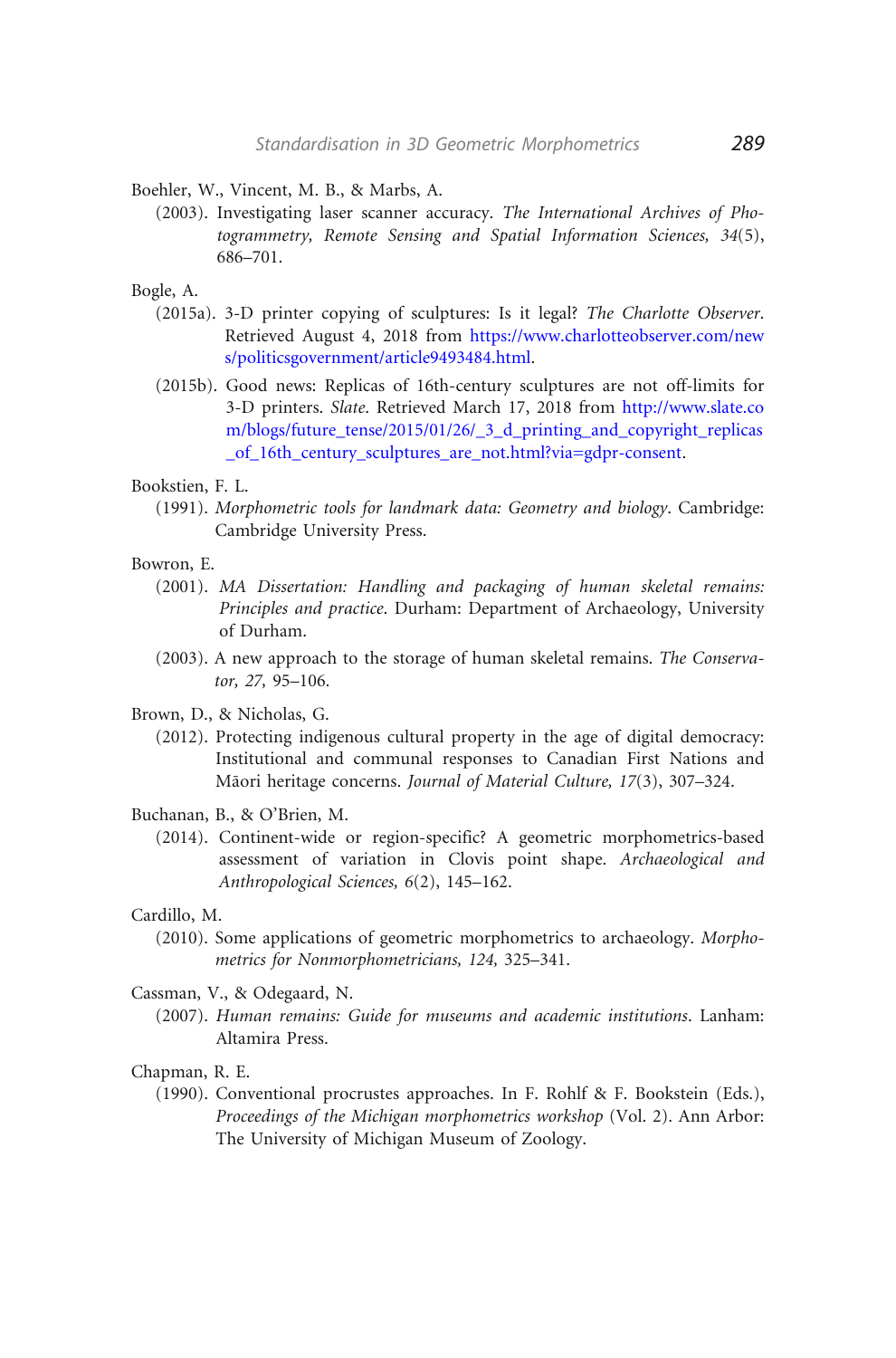- <span id="page-18-0"></span>Choi, J. Y., Choi, J. H., Kim, N. K., Kim, Y., Lee, J. K., Kim, M. K., Lee, J. H., & Kim, M. J. (2002). Analysis of errors in medical rapid prototyping models. International Journal of Oral and Maxillofacial Surgery, 31(1), 23–32. [https://doi.org/10.1054/ijom.2000](https://doi.org/10.1054/ijom.2000.0135) [.0135](https://doi.org/10.1054/ijom.2000.0135).
- Clark, J. D., Cole, G. H., & Isaac, G. L.
	- (1966). Precision and definition in African archaeology. The South African Archaeological Bulletin, 21(83), 114–121.
- Cox, M., & Mays, S.
	- (2000). Human osteology: In archaeology and forensic science. Cambridge: Cambridge University Press.

Cunha, E., Baccino, E., Martrille, L., Ramsthaler, F., Prieto, J., Schuliar, Y., Lynnerup, N., & Cattaneo, C.

(2009). The problem of aging human remains and living individuals: A review. Forensic Science International, 193(1–3), 1–13.

Curtis, N.

- (2003). Human remains: The sacred, museums and archaeology. Public Archaeology, 3(1), 21–32. [https://doi.org/10.1179/pua.2003.3.1.21.](https://doi.org/10.1179/pua.2003.3.1.21)
- Decker, S., & Ford, J. (Eds.).

(2017). Management of 3D image data. London: Academic Press.

- Department for Culture, Media and Sport.
	- (2005). Guidance for the Care of Human Remains in Museums. [https://www.brit](https://www.britishmuseum.org/pdf/DCMS%20Guide.pdf) [ishmuseum.org/pdf/DCMS%20Guide.pdf](https://www.britishmuseum.org/pdf/DCMS%20Guide.pdf).

#### Digitised Diseases.

- (2013). Digitised diseases. Retrieved March 15, 2018 from [http://www.digitiseddi](http://www.digitiseddiseases.org/alpha/) [seases.org/alpha/.](http://www.digitiseddiseases.org/alpha/)
- Dryden, I. L., & Mardia, K. V.

(1998). Statistical shape analysis. Chichester: Wiley-Blackwell.

#### Etler, D.

- (1996). The Fossil evidence for human evolution in Asia. Annual Review of Anthropology, 25, 275–301.
- Falys, C. G., & Lewis, M. E.
	- (2010). Proposing a way forward: A review of standardisation in the use of age categories and ageing techniques in osteological analysis (2004–2009). International Journal of Osteoarchaeology, 21(6), 704–716.

Fforde, C.

(1992). The Royal College of surgeons of England: A brief history of its collections and a catalogue of some current holdings. World Archaeological Bulletin, 6, 22–31.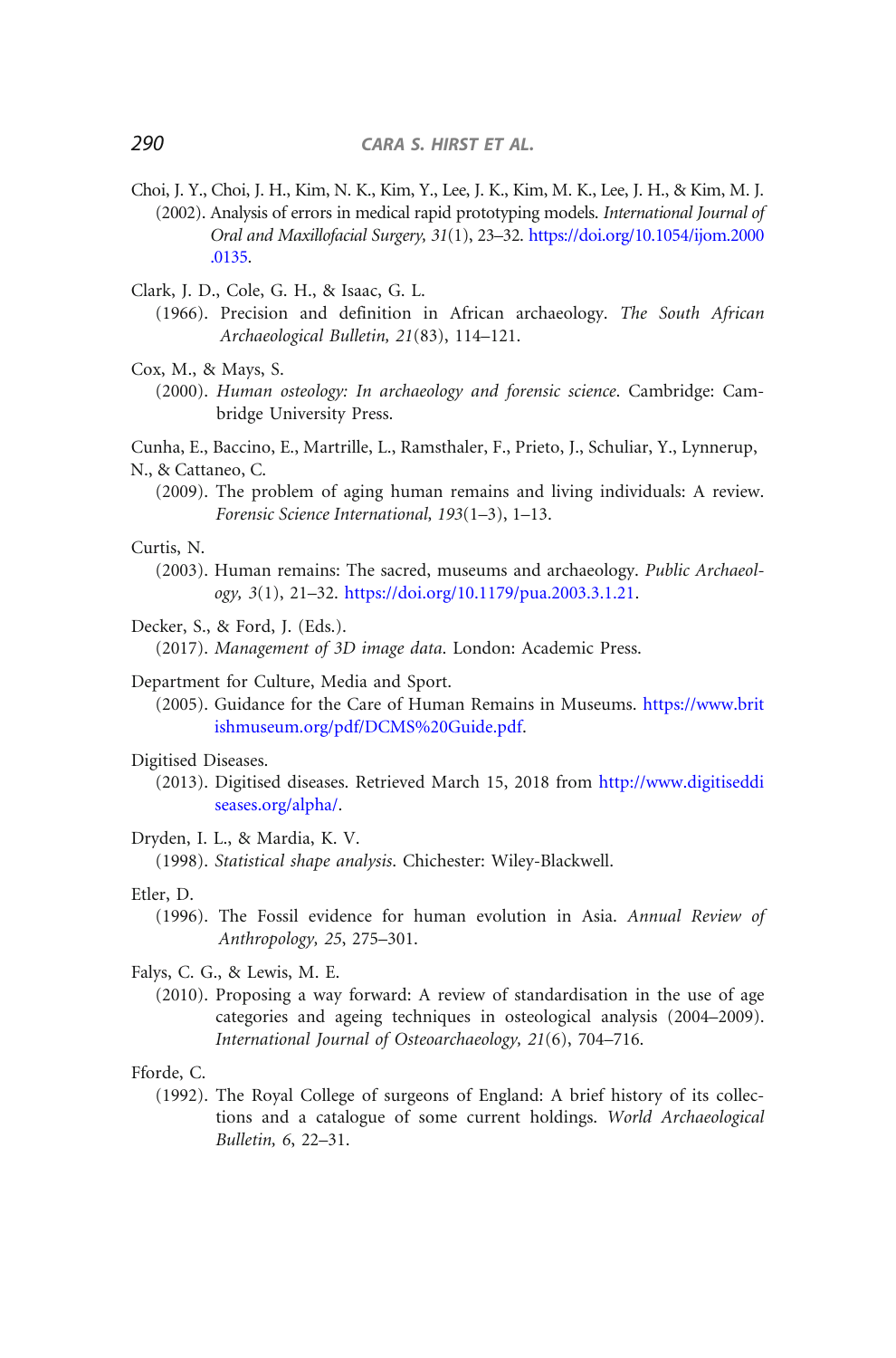- <span id="page-19-0"></span>Fields, S. J., Spiers, M., Hershkovitz, I., & Livshits, G.
	- (1995). Reliability of reliability coefficients in the estimation of asymmetry. American Journal of Physical Anthropology, 96, 83–87.

Fletcher, A., Antoine, D., & Hill, J. D.

(2014). Regarding the dead: Human remains in the British Museum. London: The British Museum Press.

Florian, M.

(1990). Scope and history of archaeological wood. Advances in Chemistry Series, 225, 1–32.

Fourie, Z., Damstra, J., Gerrits, P. O., & Ren, Y.

(2011). Evaluation of anthropometric accuracy and reliability using different three-dimensional scanning systems. Forensic Science International, 207(1–3), 127–134. [https://doi.org/10.1016/j.forsciint.2010.09.018.](https://doi.org/10.1016/j.forsciint.2010.09.018)

Franklin, D.

(2010). Forensic age estimation in human skeletal remains: Current concepts and future directions. Legal Medicine, 12(1), 1–7.

Franklin, D., Freedman, L., Milne, N., & Oxnard, C. E.

- (2006). A geometric morphometric study of sexual dimorphism in the crania of indigenous southern Africans. South African Journal of Science, 102, 229– 238.
- Franklin, D., O'Higgins, P., Oxnard, C. E., & Dadour, I.
	- (2007). Sexual dimorphism and population variation in the adult mandible: forensic applications of geometric morphometrics. Forensic Science Medical Pathology, 3, 15–22.

Freidline, S. E., Gunz, P., & Hublin, J. J.

(2015). Ontogenetic and static allometry in the human face: Contrasting Khoisan and Inuit. American Journal of Physical Anthropology, 158(1), 116– 131. [https://doi.org/10.1002/ajpa.22759.](https://doi.org/10.1002/ajpa.22759)

Giesen, M.

(2013). Curating human remains: Caring for the dead in the United Kingdom. Woodbridge: Boydell Press.

Gonzalez, P. N., Bernal, V. S., & Perez, I.

(2009). Geometric morphometric approach to sex estimation of human pelvis. Forensic Science International, 189(1–3), 68–74.

Gower, J. C.

(1975). Generalized procrustes analysis. Psychometrika, 40(1), 33–51.

Gröning, F., Kegler, F., & Weniger, G. C.

(2005). TNT—The Neanderthal Tools: Providing an online database and collaboration platform for neanderthal research. Mettmann: Neanderthal Museum.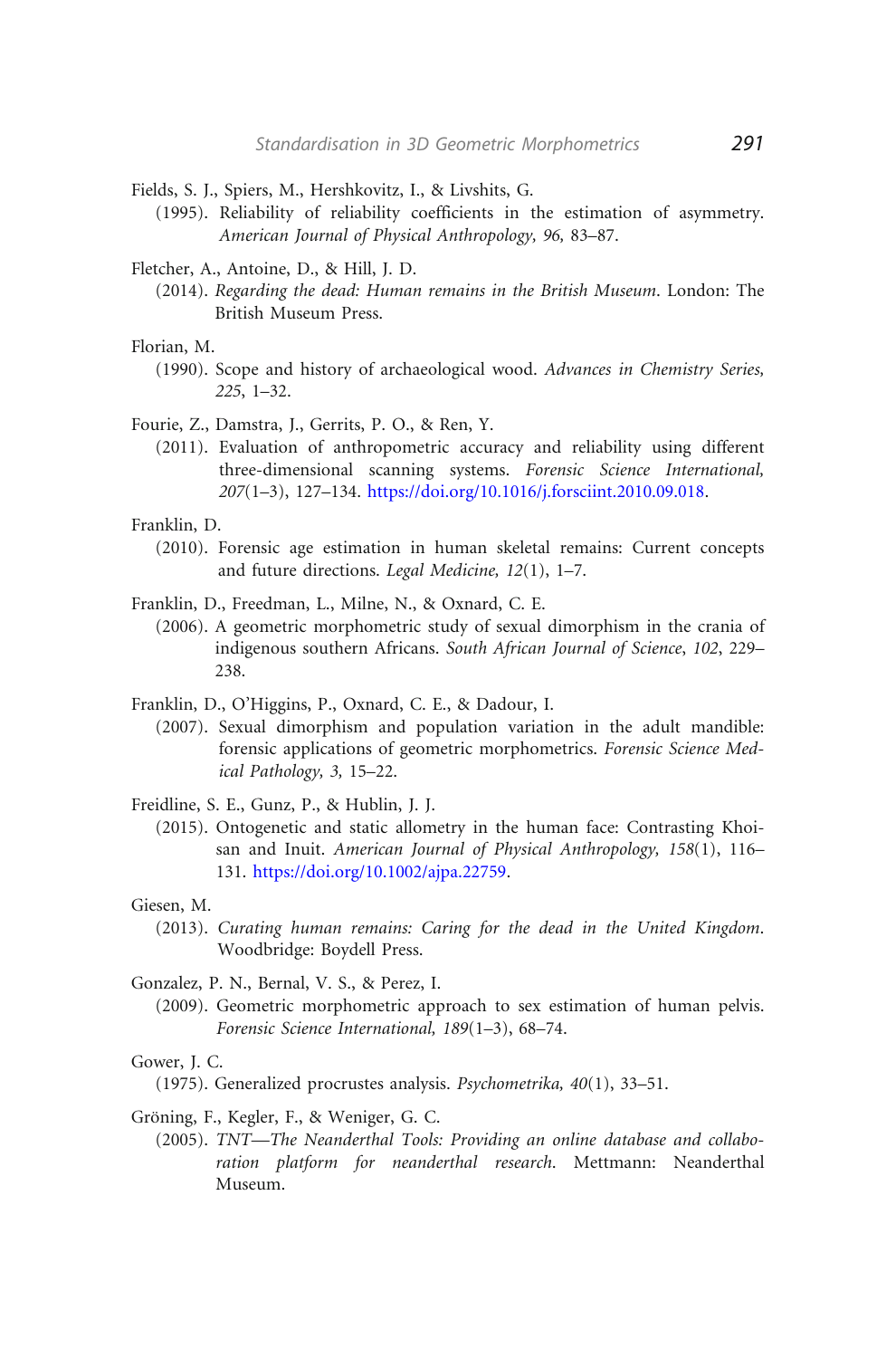- <span id="page-20-0"></span>Gunz, P., & Mitteroecker, P.
	- (2013). Semilandmarks: a method for quantifying curves and surfaces. Hystrix, the Italian Journal of Mammalogy, 24(1), 103–109.
- Guyomarc'h, P., Santos, F., Dutailly, B., Desbarats, P., Bou, C., & Coqueugniot, H.
	- (2012). Three-dimensional computer-assisted craniometrics: A comparison of the uncertainty in measurement induced by surface reconstruction performed by two computer programs. Forensic Science International, 219(1–3), 221–227. [https://doi.org/10.1016/j.forsciint.2012.01.008.](https://doi.org/10.1016/j.forsciint.2012.01.008)
- Henson, K., Constantino, P., & Freidin, N.
	- (2015). Stories in bones still told: Digitization of the clover site, fort ancient human remains. In The 84th Annual Meeting of the American Association of Physical Anthropologists (Vol. 156, p. 164).
- Hess, M., Robson, S., Millar, F., & Were, G.
	- (2009). Niabara: The Western Solomon Islands War Canoe at the British Museum: 3D documentation, virtual reconstruction and digital repatriation. In 15th International Conference on Virtual Systems and Multimedia (pp. 41–46).
- Hildebolt, C. F., & Vannier, M. W.
	- (1988). Three-dimensional measurement accuracy of skull surface landmarks. American Journal of Physical Anthropology, 76(4), 497–503. [https://doi.org/](https://doi.org/10.1002/ajpa.1330760409) [10.1002/ajpa.1330760409](https://doi.org/10.1002/ajpa.1330760409).
- Hillson, S.
	- (2001). Recording dental caries in archaeological human remains. International Journal of Osteoarchaeology, 11, 249–289.
- Hirst, C.
	- (2017). British Museum Exhibition Review: The Jericho Skull, Creating and Ancestor. Papers from the Institute of Archaeology, 27(1), 1–4.
- Hirst, C. S.
	- (2016). Reconstructing 3D scans: Increasing digital archaeological samples. Paper presented at the WAC-8, Kyoto, Japan.
- HTA Human Tissue Authority.
	- (2016). EU Tissue and Cells Directives. Retrieved August 1, 2018 from <https://www.hta.gov.uk/policies/eu-tissue-and-cells-directives>.

#### Isaac, G.

- (2015). Perclusive alliances: Digital 3-D, museums, and the reconciling of culturally diverse knowledges. Current Anthropology, 56(S12), S286–S296.
- James, E., & Thompson, J.
	- (2014). On bad terms: Problems and solutions within zooarchaeological bone surface modification studies. The Journal of Human Palaeoecology, 20(1), 89–103.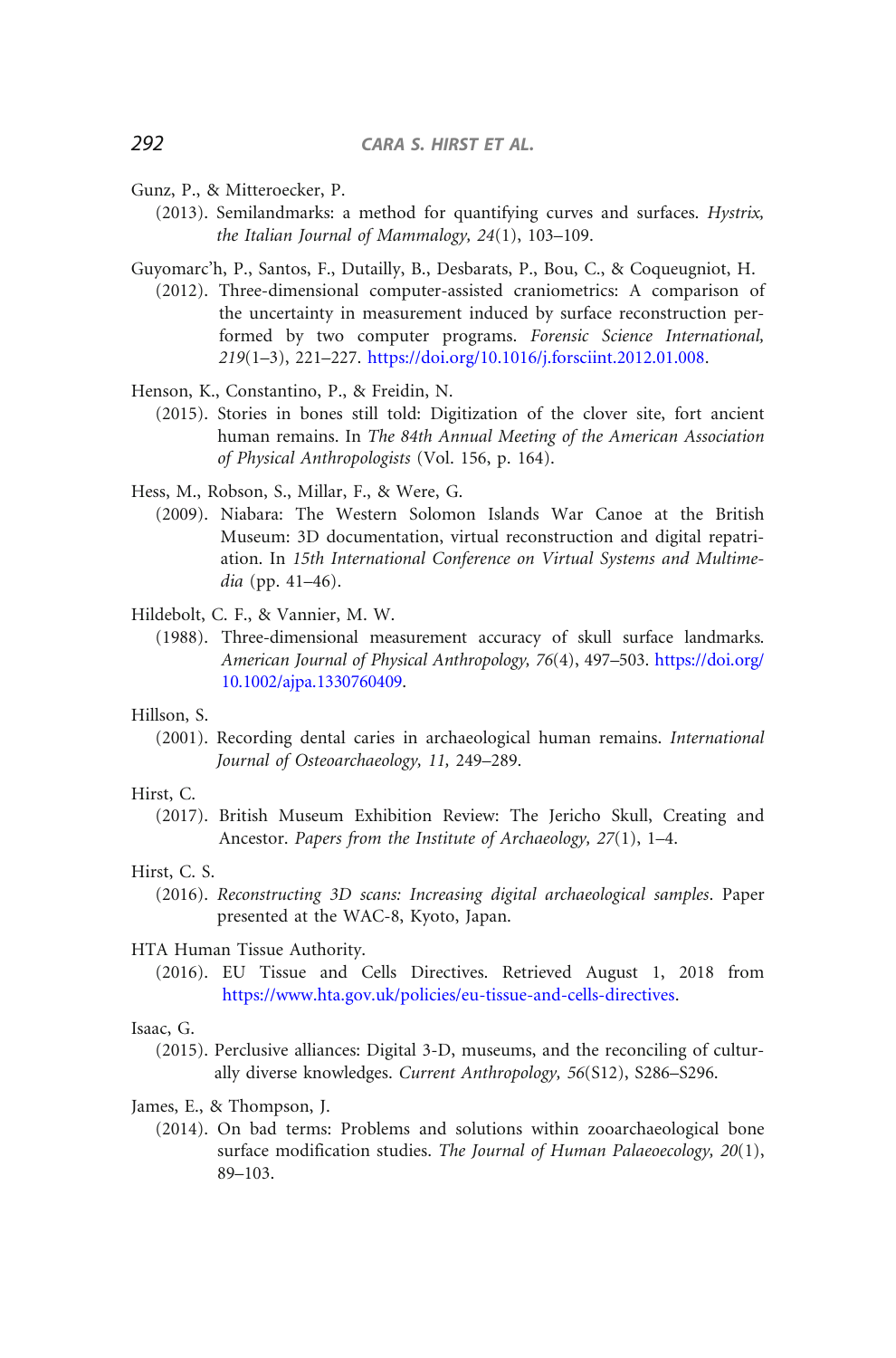<span id="page-21-0"></span>Janin, G. K.

(2017). Sex estimation of non-adults: can it be done? A geometric morphometric approach. Paper presented at the MORPH17, Aarhus, Denmark.

Jisc.

- (2017). 3D-digitisation-and-intellectual-property-rights. Retrieved February 20, 2018 from [https://www.jisc.ac.uk/guides/3d-digitisation-and-intellectual](https://www.jisc.ac.uk/guides/3d-digitisation-and-intellectual-property-rights)[property-rights.](https://www.jisc.ac.uk/guides/3d-digitisation-and-intellectual-property-rights)
- Karyda, M., & Mitrou, L.
	- (2007). Internet forensics: Legal and technical issues. In Second International Workshop on Digital Forensics and Incident Analysis (WDFIA 2007) (pp.  $3 - 12$ ).

Killgrove, K.

- (2015). How 3D printed bones are revolutionizing forensics and bioarchaeology. Forbes. Retrieved December 17, 2017 from [https://www.forbes.com/sites/](https://www.forbes.com/sites/kristinakillgrove/2015/05/28/how-3d-printed-bones-arerevolutionizing-forensics-and-bioarchaeology/#13b955641a39) [kristinakillgrove/2015/05/28/how-3d-printed-bones-arerevolutionizing-for](https://www.forbes.com/sites/kristinakillgrove/2015/05/28/how-3d-printed-bones-arerevolutionizing-forensics-and-bioarchaeology/#13b955641a39) [ensics-and-bioarchaeology/#13b955641a39.](https://www.forbes.com/sites/kristinakillgrove/2015/05/28/how-3d-printed-bones-arerevolutionizing-forensics-and-bioarchaeology/#13b955641a39)
- Kimmerle, E., Ross, A., & Slice, D.
	- (2008). Sexual dimorphism in America: geometric morphometric analysis of the Craniofacial region. Journal of Forensic Science, 53(1), 54–57.
- Kranioti, E., Baastir, M., Sanchez-Meseguer, A., & Rosas, A.
	- (2009). A geometric-morphometric study of the cretan humerus for sex identification. Forensic Science International, 189, 1–3.
- Krogman, W. M., & Iscan, M. Y.
	- (1986). The human skeleton in forensic medicine. Springfield: Charles C. Thomas.
- Kuzminsky, S., & Gardiner, M.
	- (2012). Three-dimensional laser scanning: Potential uses for museum conservation and scientific research. Journal of Archaeological Science, 39(8), 2744–2751.
- Lawing, A. M., & Polly, P. D.
	- (2010). Geometric morphometrics: Recent applications to the study of evolution and development. Journal of Zoology, 280(1), 1-7.

Lockwood, C. A., Lynch, J. M., & Kimbel, W. H.

- (2002). Quantifying temporal bone morphology of great apes and humans: An approach using geometric morphometrics. Journal of Anatomy, 201(6), 447–464.
- Lyman, R. L., & VanPool, T.
	- (2009). Metric data in archaeology: A study of intra-analyst and inter-analyst variation. American Antiquity, 74(3), 485–504.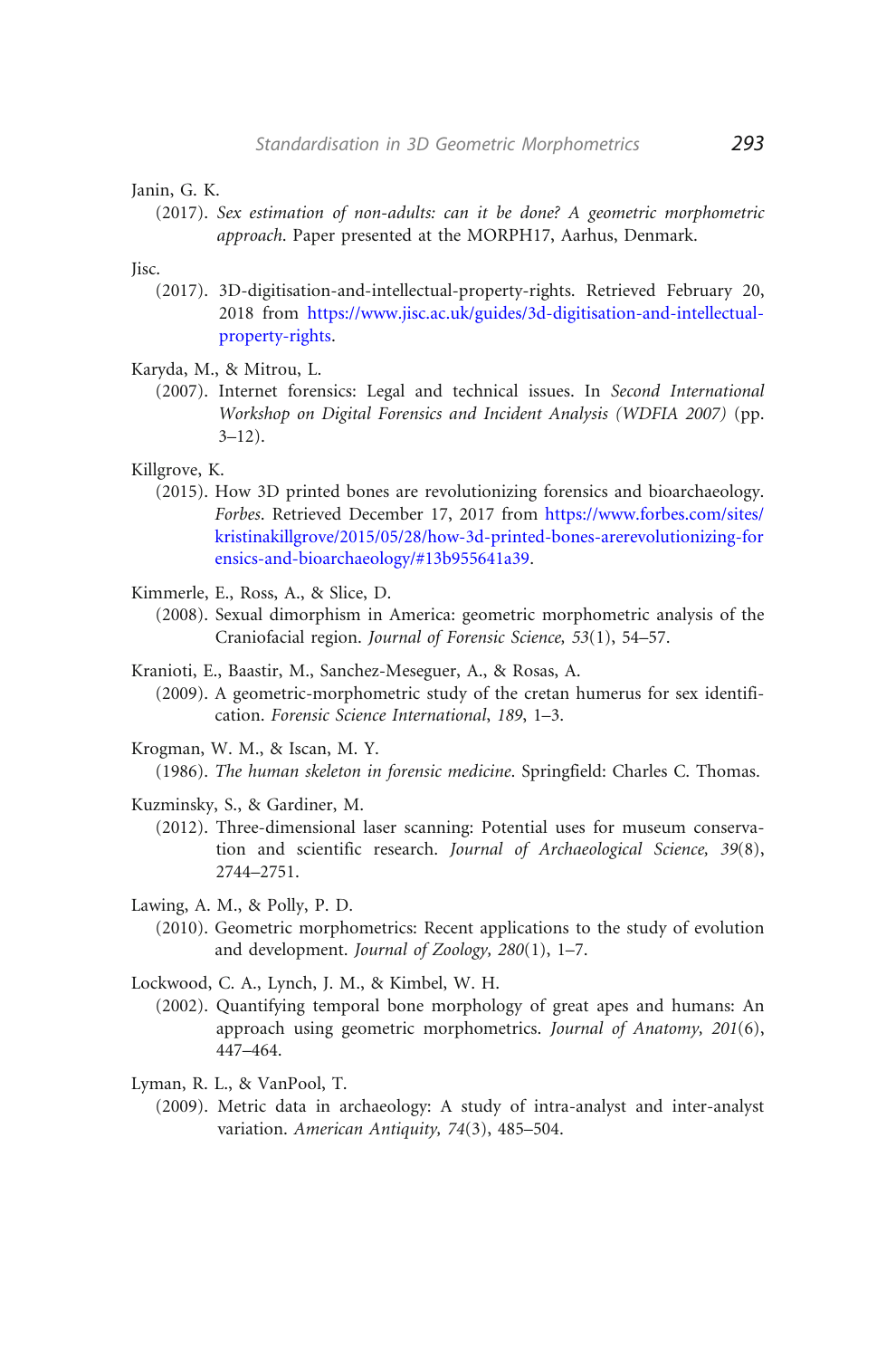- <span id="page-22-0"></span>Marcus, L. F., & Corti, M.
	- (1996). Overview of the new, or geometric morphometrics. In L. F. Marcus, M. Corti, A. Loy, G. J. P. Naylor, & D. E. Slice (Eds.), Advances in morphometrics (pp. 1–3). New York: Plenum.
- Márques-Grant, N., & Errickson, D. (Eds.).

(2017). Ethical considerations: An added dimension. London: Academic Press.

- Marques-Grant, N., & Fibiger, L.
	- (2011). The Routledge Handbook of Archaeological Human remains and Legislation: An International guide to laws and practice in the excavation and treatment of archaeological human remains. New York: Routledge.

Mathys, A, Lemaitre, S., Brecko, J., & Semal, P.

(2013). Agora 3D: evaluating 3D imaging technology for the research, conservation and display of museum collections. Antiquity 87(336).

McMenamin, P., Quayle, M., & McHenry, C.

(2014). The production of anatomical teaching resources using three-dimensional (3D) printing technology. Anatomical Sciences Education, 7(6), 479–486.

Mendoza, H.

(2014). 3D printing of Chinese cultural artifacts causes controversy. Retrieved November 8, 2017 from [https://3dprint.com/6048/3d-printing-chinese](https://3dprint.com/6048/3d-printing-chinese-artifacts/)[artifacts/](https://3dprint.com/6048/3d-printing-chinese-artifacts/).

MorphoSource.

(2013). MORPHO SOURCE. Retrieved April 10, 2018 from [http://morphosourc](http://morphosource.org/) [e.org/](http://morphosource.org/).

Museum of London Human Remains Working Group.

(2011). Policy for the care of human remains in Museum of London Collections. Retrieved April 12, 2018 from [https://www.museumoflondon.org.uk/app](https://www.museumoflondon.org.uk/application/files/5714/8129/0350/Museum_of_London_Policy_for_the_Care_of_Human_Remains.pdf) [lication/files/5714/8129/0350/Museum\\_of\\_London\\_Policy\\_for\\_the\\_Care\\_](https://www.museumoflondon.org.uk/application/files/5714/8129/0350/Museum_of_London_Policy_for_the_Care_of_Human_Remains.pdf) [of\\_Human\\_Remains.pdf.](https://www.museumoflondon.org.uk/application/files/5714/8129/0350/Museum_of_London_Policy_for_the_Care_of_Human_Remains.pdf)

Museums Galleries Scotland.

(2017). Introduction to Human remains in Museums. Retrieved April 12, 2018 from [https://www.museumsgalleriesscotland.org.uk/advice/collections/int](https://www.museumsgalleriesscotland.org.uk/advice/collections/introduction-to-human-remains-in-museums/) [roduction-to-human-remains-in-museums/](https://www.museumsgalleriesscotland.org.uk/advice/collections/introduction-to-human-remains-in-museums/).

#### Musonda, F.

(1990). African archaeology: Looking forward. The African Archaeological Review, 8, 3–22.

Native American Graves Protection and Repatriation Action.

(1990). Native American Graves Protection and Repatriation Act. Retrieved April 1, 2018 from [http://www.unesco.org/culture/natlaws/media/pdf/us](http://www.unesco.org/culture/natlaws/media/pdf/usa/usa_gravesprotectionact_1990_enorof.pdf) [a/usa\\_gravesprotectionact\\_1990\\_enorof.pdf.](http://www.unesco.org/culture/natlaws/media/pdf/usa/usa_gravesprotectionact_1990_enorof.pdf)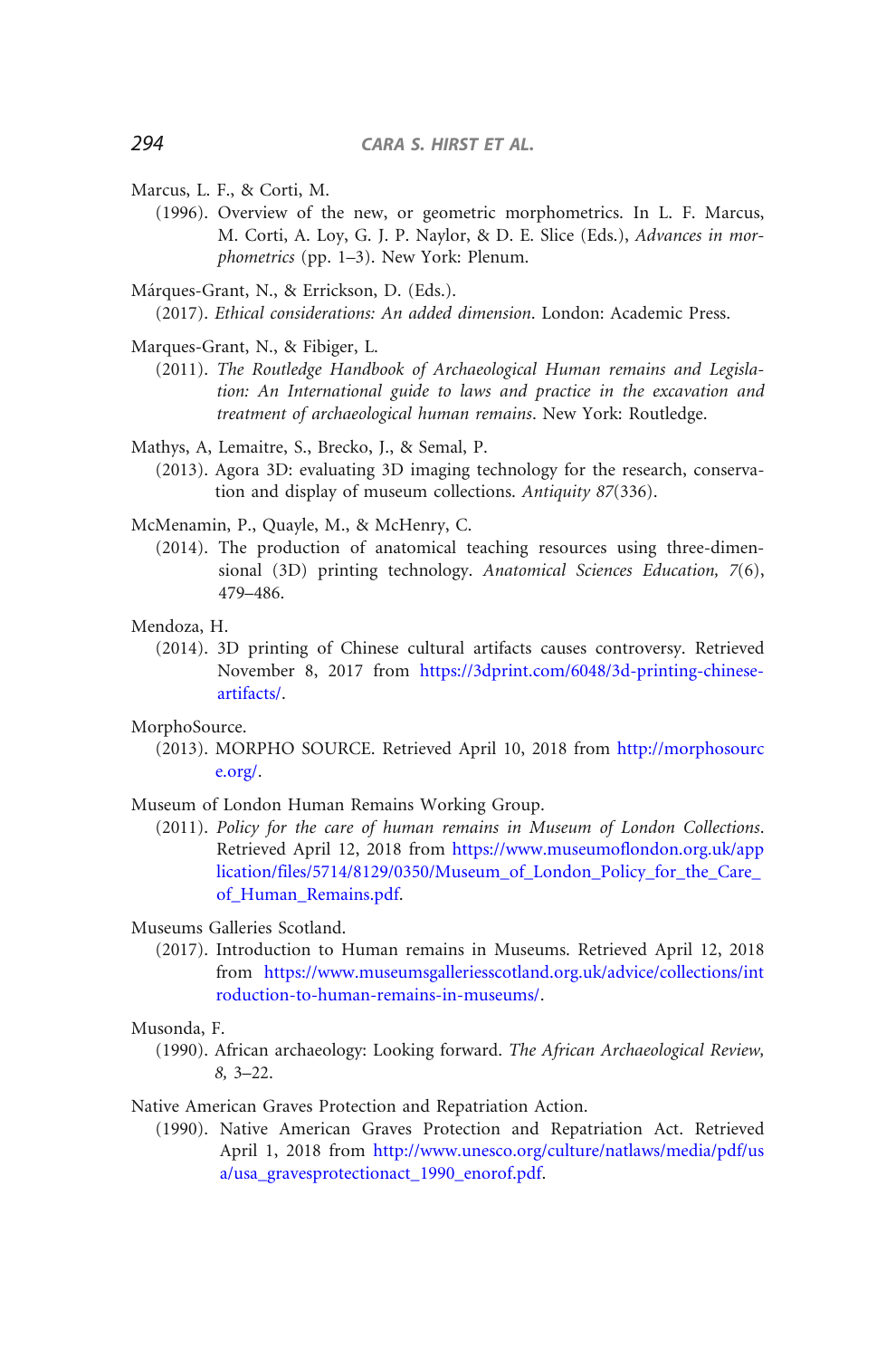<span id="page-23-0"></span>National Museums Liverpool.

(2017). Policies: Humans Remains. Retrieved April 12, 2018 from [http://www.](http://www.liverpoolmuseums.org.uk/about/corporate/policies/) [liverpoolmuseums.org.uk/about/corporate/policies/](http://www.liverpoolmuseums.org.uk/about/corporate/policies/).

National Park Service.

- (2018). Archaeology Program. Retrieved March 15, 2018 from [https://www.nps.](https://www.nps.gov/archeology/tools/laws/nagpra.htm) [gov/archeology/tools/laws/nagpra.htm](https://www.nps.gov/archeology/tools/laws/nagpra.htm).
- Natural History Museum.
	- (2015). The Museum in the First and Second World Wars. Retrieved April 18, 2018 from [http://www.nhm.ac.uk/our-science/departments-and-staff/libr](http://www.nhm.ac.uk/our-science/departments-and-staff/library-and-archives/collections/world-wars.html) [ary-and-archives/collections/world-wars.html.](http://www.nhm.ac.uk/our-science/departments-and-staff/library-and-archives/collections/world-wars.html)
- Nicholson, E., & Harvati, K.
	- (2006). Quantitative analysis of human mandibular shape using three-dimensional geometric morphometrics. American Journal of Physical Anthropology, 131(3), 368–383. [https://doi.org/10.1002/ajpa.20425.](https://doi.org/10.1002/ajpa.20425)
- Niven, K., & Richards, J. (Eds.).
	- (2017). The storage and long-term preservation of 3D data. London: Academic Press.
- O'Higgins, P., Cobb, S., Fitton, L., Groning, F., Phillips, R., Liu, J., et al.
	- (2011). Combining geometric morphometrics and functional simulation: an emerging toolkit for virtual functional analyses. Journal of Anatomy, 218, 3–15.
- O'Higgins, P., & Jones, N.
	- (1998). Facial growth in Cercocebus torquatus: An application of three-dimensional geometric morphometric techniques to the study of morphological variation. Journal of Anatomy, 193(2), 251–272.
- Oonk, S., Slomp, C. P., & Huisman, D. J.
	- (2009). Geochemistry as an aid in archaeological prospection and site interpretation: current issues and research directions. Archaeological Prospection, 16, 35–51.
- Pajas, J. A., & Olivam, A. S.
	- (2009). Assessment, dissemination and standardization of geometric data recording of Archaeological Heritage obtained from 3D laser scanning. Virtual respect, 4, 187–193.
- Palmer, A.
	- (2015). Untouchable: Creating desire and knowledge in Museum costume and textile exhibitions. The Journal of Dress, Body and Culture, 12(1), 31–63.
- Pelfer, G., & Pelfer, P. G.
	- (2003). From WEB to GRID, a new perspective for archaeology. In Nuclear science symposium conference record (Vol. 2, pp. 834–837).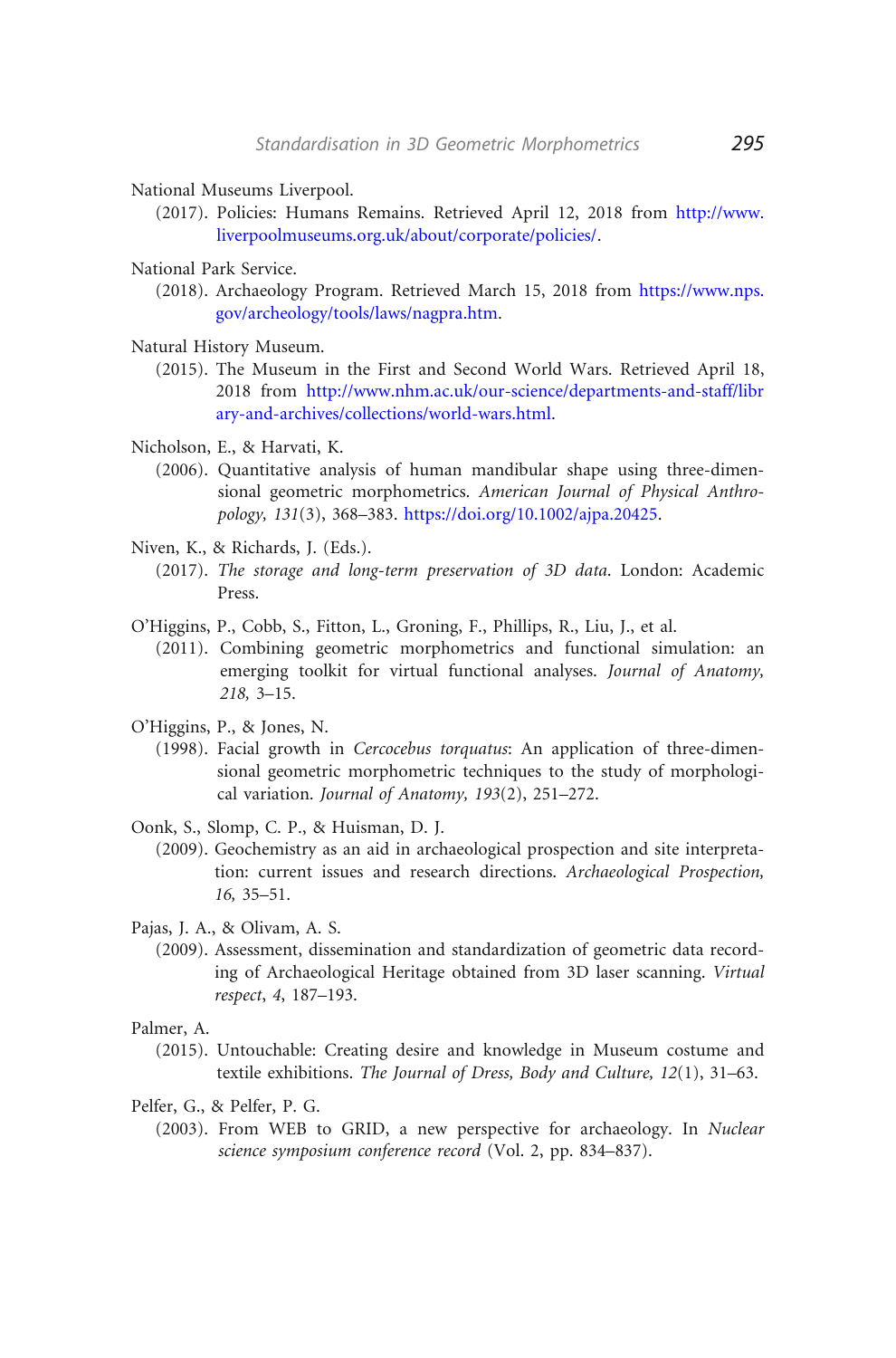<span id="page-24-0"></span>Perez, I.

- (2007). Artificial cranial deformation in South America: A geometric morphometrics approximation. Journal of Archaeological Science, 34(10), 1649– 1658.
- Ponce De León, M., & Zollikofer, C.
	- (1999). New evidence from Le Moustier 1: Computer-assisted reconstruction and morphometry of the skull. The Anatomical Record, 254(4), 474–489.
- Resta, P., Roy, L., de Montano, M. K., & Christal, M.
	- (2001). Digital Repatriation: virtual museum partnership with indigenous peoples. In Proceedings of the International Conference on Computers in Education (Vol. 2, pp. 1482–1483).
- Richtsmeier, J. T., Burke Deleon, V., & Lele, S. R.
	- (2002). The promise of geometric morphometrics. American Journal of Physical Anthropology, 119(S35), 63–91. [https://doi.org/10.1002/ajpa.10174.](https://doi.org/10.1002/ajpa.10174)
- Rohlf, F. J.
	- (1999). Shape statistics: Procrustes superimpositions and tangent spaces. Journal of Classification, 16, 197–223. [https://doi.org/10.1007/s003579900054.](https://doi.org/10.1007/s003579900054)
	- (2002). Geometric morphometrics and phylogeny. In N. MacLeod & P. Forey (Eds.), Morphology, shape and phylogeny. London: CRC Press.
- Ross, A. H., & Williams, S.
	- (2008). Testing repeatability and error of coordinate landmark data acquired from crania. Journal of Forensic Sciences, 53(4), 782-785. [https://doi.org/](https://doi.org/10.1111/j.1556-4029.2008.00751.x) [10.1111/j.1556-4029.2008.00751.x](https://doi.org/10.1111/j.1556-4029.2008.00751.x).
- Rowe, J., Razdan, A., Collins, D., & Panchanathan, S.
	- (2002). A 3D digital library system: Capture, analysis, query, and display. In Proceedings 4th International Conference on Asian Digital Libraries (ICADL), Bangalore, India (pp. 149–159).

Schurmans, U., Razdan, A., Simon, A., Marzke, M., McCartney, P., Alfen, D., Jones, G., Zhu, M., Liu, D., Bae, M., Rowe, J., Farin, G., & Collins, D.

(2002). Advances in geometric modeling and feature extraction on pots, rocks and bones for representation and query via the internet. Paper presented at the Computer Applications and Quantitative Methods in Archaeology (CAA).

Sholts, S. B., Flores, L., Walker, P. L., & Wärmländer, S. K. T. S.

(2011). Comparison of coordinate measurement precision of different landmark types on human crania using a 3D laser scanner and a 3D digitiser: Implications for applications of digital morphometrics. International Journal of Osteoarchaeology, 21(5), 535–543.

Sketchfab.

<sup>(2016).</sup> Sketchfab. Retrieved April 12, 2018 from <https://sketchfab.com/>.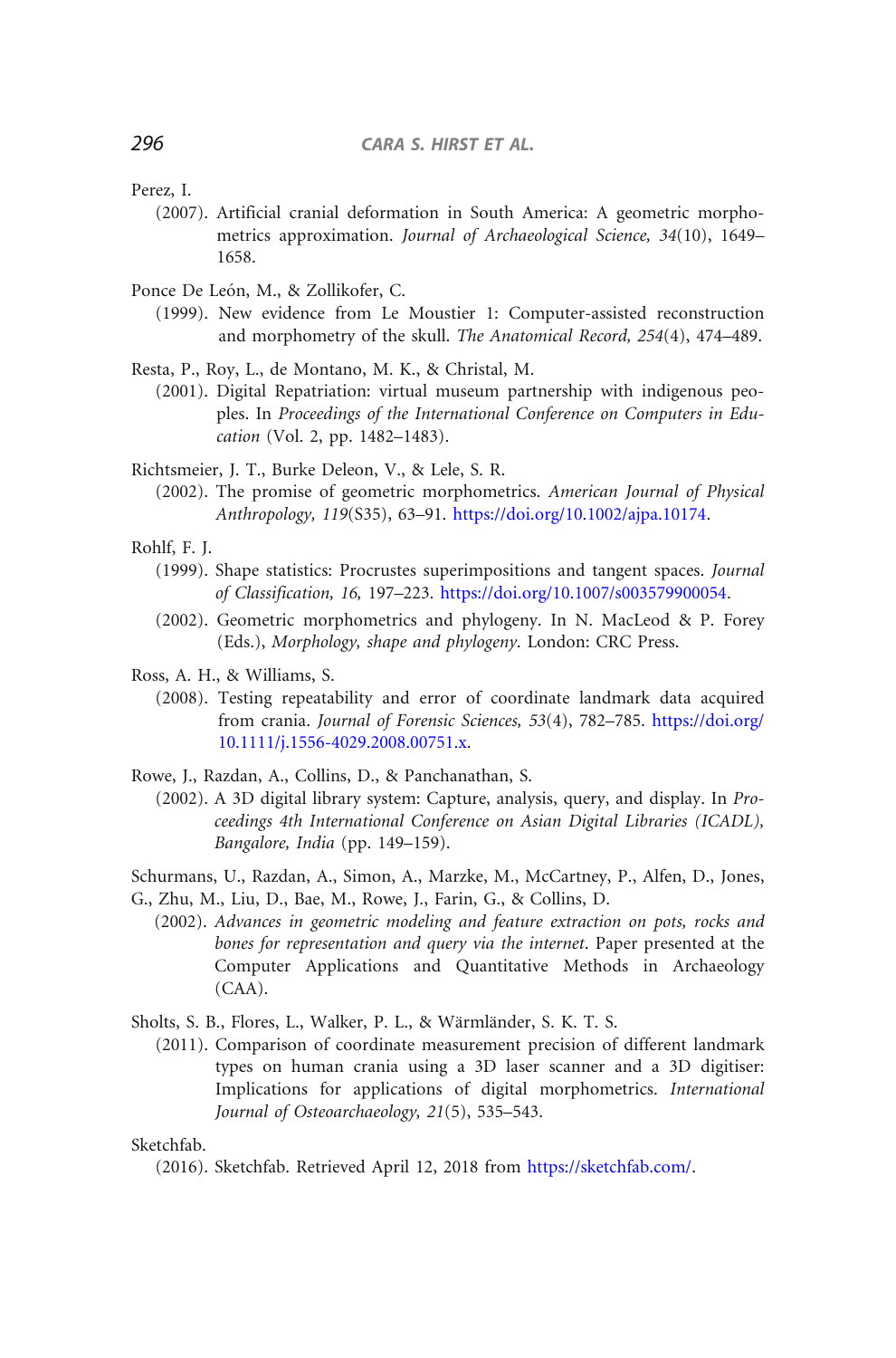<span id="page-25-0"></span>Slizewski, A., Friess, M., & Semal, P.

(2010). Surface scanning of anthropological specimens: nominal-actual comparison with low cost laser scanner and high end fringe light projection surface scanning systems. Quartär, 57, 179-187.

Smithsonian National Museum of Natural History.

(2016). 3D Collection. Retrieved April 12, 2018 from [http://humanorigins.si.edu/](http://humanorigins.si.edu/evidence/3d-collection) [evidence/3d-collection.](http://humanorigins.si.edu/evidence/3d-collection)

Solly, M.

(2017). This Replica of a Tlingit Killer Whale Hat is Spurring Dialogue About Digitisation. Retrieved April 12, 2018 from [https://www.smithsonianma](https://www.smithsonianmag.com/smithsonian-institution/replica-tlingit-killer-whale-hat-spurring-dialogue-about-digitisation-180964483/) [g.com/smithsonian-institution/replica-tlingit-killer-whale-hat-spurring-di](https://www.smithsonianmag.com/smithsonian-institution/replica-tlingit-killer-whale-hat-spurring-dialogue-about-digitisation-180964483/) [alogue-about-digitisation-180964483/.](https://www.smithsonianmag.com/smithsonian-institution/replica-tlingit-killer-whale-hat-spurring-dialogue-about-digitisation-180964483/)

Terhune, C., Kimbel, W., & Lockwood, C.

(2007). Variation and diversity in Homo erectus: a 3D geometric morphometric analysis of the temporal bone. Journal of Human Evolution, 53(1), 41– 60.

Thompson, E.

(2017). Legal and Ethical Considerations for Digital Recreations of Cultural Heritage. Chapman Law Review, 20, 153–176.

Viðarsdóttir, U., O'Higgins, P., & Stringer, C.

- (2002). A geometric morphometric study of regional differences in the ontogeny of the modern human facial skeleton. Journal of Anatomy, 201(3), 211– 229.
- Villa, C., Gaudio, D., Cattabeo, C., Buckberry, J., Wilson, A., & Lynnerup, N.
	- (2017). A comparison of 3D models generated from three laser scanners. Paper presented at the American Association of Physical Anthropologists, New Orleans.

von Cramon-Taubadel, N., Frazier, B. C., & Lahr, M. M.

(2007). The problem of assessing landmark error in geometric morphometrics: Theory, methods, and modifications. American Journal of Physical Anthropology, 134(1), 24–35. <https://doi.org/10.1002/ajpa.20616>.

#### Waddell, P.

(2014). Extended distance-based phylogenetic analyses of 3D hominin skull evolution. arXiv (Quantitative Biology), 15010019, 1-42.

#### Weinberg, S.

(2006). Anthropometric precision and accuracy of digital three-dimensional photogrammetry: Comparing the Genex and 3dMD imaging systems with one another and with direct anthropometry. The Journal of craniofacial surgery, 17(3), 477–483.